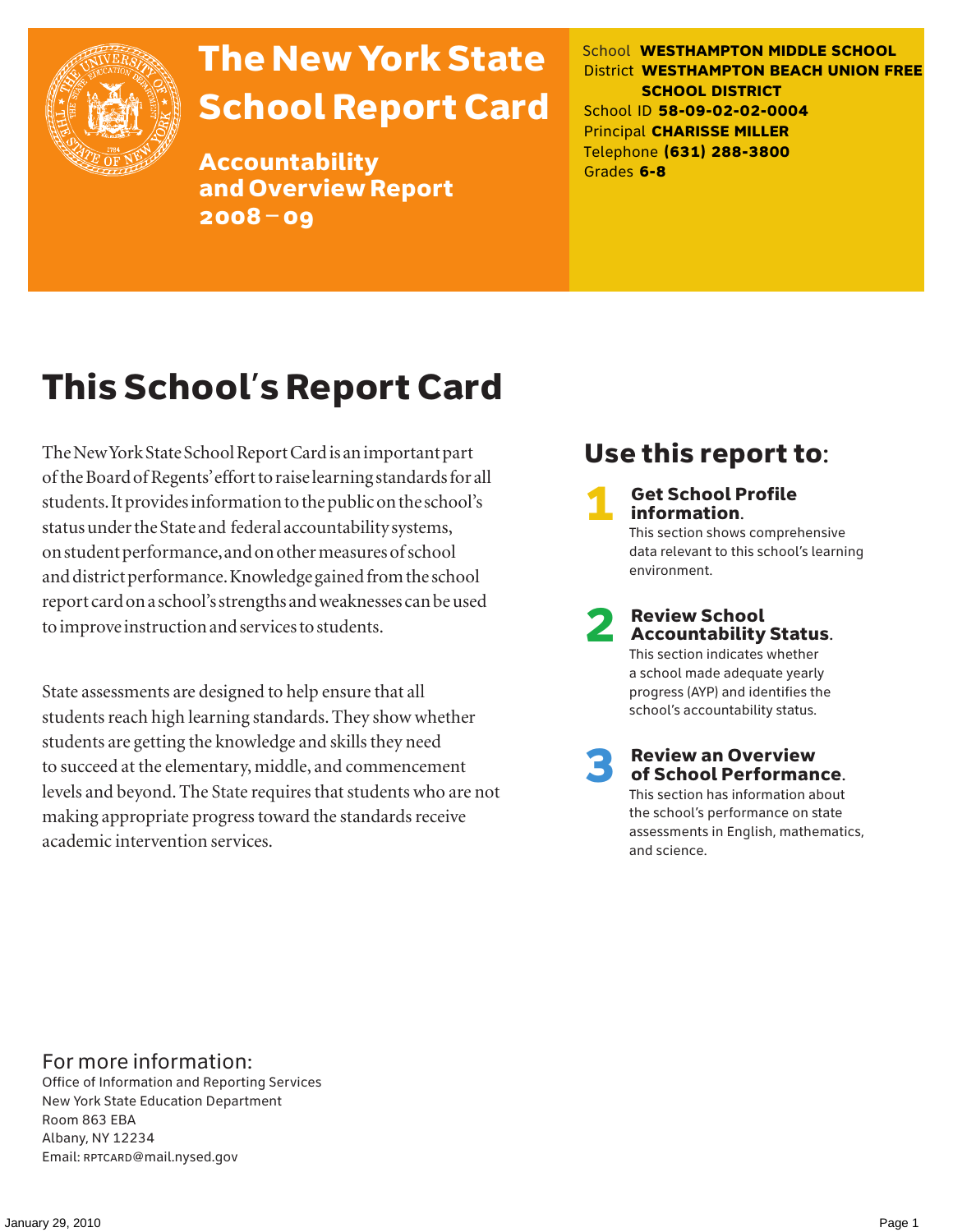School **WESTHAMPTON MIDDLE SCHOOL** District **WESTHAMPTON BEACH UNION FREE SCHOOL** School ID **58-09-02-02-0004 DISTRICT**

## School Profile

This section shows comprehensive data relevant to this school's learning environment, including information about enrollment, average class size, and teacher qualifications.

### Enrollment

|                            | 2006-07 | $2007 - 08$ | $2008 - 09$ |
|----------------------------|---------|-------------|-------------|
| Pre-K                      | 0       | 0           | 0           |
| Kindergarten               | 0       | 0           | 0           |
| Grade 1                    | 0       | 0           | 0           |
| Grade 2                    | 0       | 0           | 0           |
| Grade 3                    | 0       | 0           | 0           |
| Grade 4                    | 0       | 0           | 0           |
| Grade 5                    | 0       | 0           | 0           |
| Grade 6                    | 69      | 76          | 75          |
| <b>Ungraded Elementary</b> | 0       | 0           | 0           |
| Grade 7                    | 174     | 178         | 181         |
| Grade 8                    | 194     | 168         | 185         |
| Grade 9                    | 0       | 0           | 0           |
| Grade 10                   | 0       | 0           | 0           |
| Grade 11                   | 0       | 0           | 0           |
| Grade 12                   | 0       | 0           | 0           |
| <b>Ungraded Secondary</b>  | 0       | 0           | 0           |
| Total K-12                 | 437     | 422         | 441         |

### Enrollment Information

*Enrollment* counts are as of Basic Educational Data System (BEDS) day, which is typically the first Wednesday of October of the school year. Students who attend BOCES programs on a part-time basis are included in a school's enrollment. Students who attend BOCES on a full-time basis or who are placed full time by the district in an out-of-district placement are not included in a school's enrollment. Students classified by schools as "pre-first" are included in first grade counts.

### Average Class Size

|                       | $2006 - 07$ | $2007 - 08$ | $2008 - 09$ |
|-----------------------|-------------|-------------|-------------|
| <b>Common Branch</b>  |             |             |             |
| Grade 8               |             |             |             |
| English               | 22          | 22          | 22          |
| <b>Mathematics</b>    | 20          | 20          | 18          |
| Science               | 21          | 21          | 20          |
| <b>Social Studies</b> | 23          | 23          | 21          |
| Grade 10              |             |             |             |
| English               |             |             |             |
| <b>Mathematics</b>    |             |             |             |
| Science               |             |             |             |
| Social Studies        |             |             |             |

### Average Class Size Information

*Average Class Size* is the total registration in specified classes divided by the number of those classes with registration. *Common Branch* refers to self-contained classes in Grades 1–6.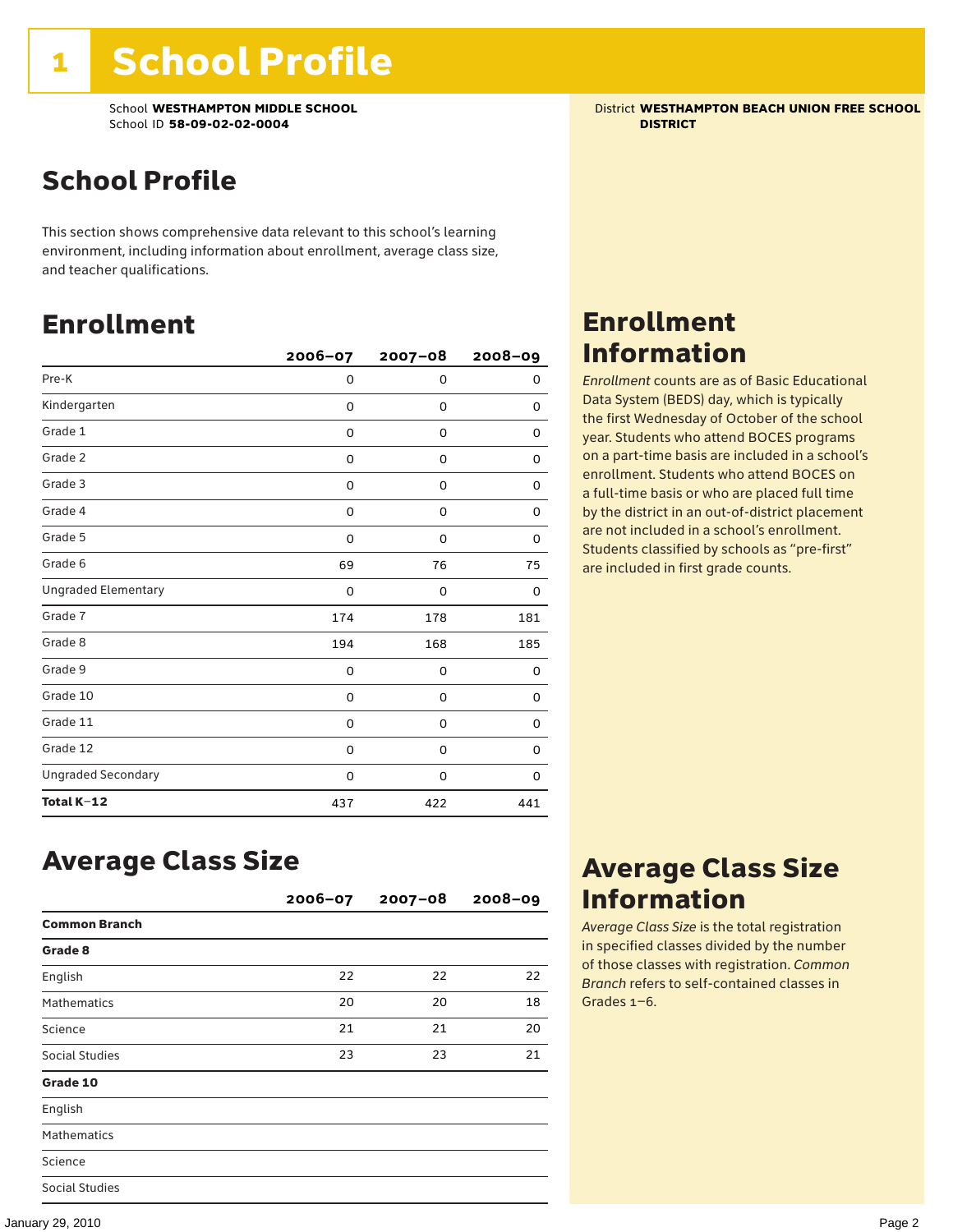## Demographic Factors

|                                                    |     | 2006-07 |     | $2007 - 08$ |     | $2008 - 09$ |
|----------------------------------------------------|-----|---------|-----|-------------|-----|-------------|
|                                                    | #   | %       | #   | %           | #   | %           |
| Eligible for Free Lunch                            | 16  | 4%      | 27  | 6%          | 23  | 5%          |
| Reduced-Price Lunch                                | 22  | 5%      | 13  | 3%          | 19  | 4%          |
| Student Stability*                                 |     | 97%     |     | 96%         |     | 96%         |
| Limited English Proficient                         | 15  | 3%      | 10  | 2%          | 7   | 2%          |
| <b>Racial/Ethnic Origin</b>                        |     |         |     |             |     |             |
| American Indian or Alaska Native                   | 0   | 0%      | 0   | 0%          | 0   | 0%          |
| <b>Black or African American</b>                   | 11  | 3%      | 6   | 1%          | 9   | 2%          |
| Hispanic or Latino                                 | 36  | 8%      | 32  | 8%          | 36  | 8%          |
| Asian or Native<br>Hawaiian/Other Pacific Islander | 5   | 1%      | 9   | 2%          | 9   | 2%          |
| White                                              | 385 | 88%     | 375 | 89%         | 387 | 88%         |
| Multiracial                                        | 0   | 0%      | 0   | 0%          | 0   | 0%          |

\* Available only at the school level.

### Attendance and Suspensions

|                            |    | $2005 - 06$ |    | $2006 - 07$   |   | $2007 - 08$ |  |
|----------------------------|----|-------------|----|---------------|---|-------------|--|
|                            | #  | $\%$        | #  | $\frac{0}{6}$ | # | $\%$        |  |
| Annual Attendance Rate     |    | 97%         |    | 97%           |   | 96%         |  |
| <b>Student Suspensions</b> | 25 | 6%          | 34 | 8%            |   | 2%          |  |

School **WESTHAMPTON MIDDLE SCHOOL** District **WESTHAMPTON BEACH UNION FREE SCHOOL**

### Demographic Factors Information

*Eligible for Free Lunch* and *Reduced*-*Price Lunch* percentages are determined by dividing the number of approved lunch applicants by the Basic Educational Data System (BEDS) enrollment in full-day Kindergarten through Grade 12. *Eligible for Free Lunch* and *Limited English Proficient* counts are used to determine *Similar Schools* groupings within a *Need*/*Resource Capacity* category. *Student Stability* is the percentage of students in the highest grade in a school who were also enrolled in that school at any time during the previous school year. (For example, if School A, which serves Grades 6–8, has 100 students enrolled in Grade 8 this year, and 92 of those 100 students were also enrolled in School A last year, the stability rate for the school is 92 percent.)

### Attendance and Suspensions Information

*Annual Attendance Rate* is determined by dividing the school's total actual attendance by the total possible attendance for a school year. A school's actual attendance is the sum of the number of students in attendance on each day the school was open during the school year. Possible attendance is the sum of the number of enrolled students who should have been in attendance on each day the school was open during the school year. *Student Suspension* rate is determined by dividing the number of students who were suspended from school (not including in-school suspensions) for one full day or longer anytime during the school year by the Basic Educational Data System (BEDS) day enrollments for that school year. A student is counted only once, regardless of whether the student was suspended one or more times during the school year.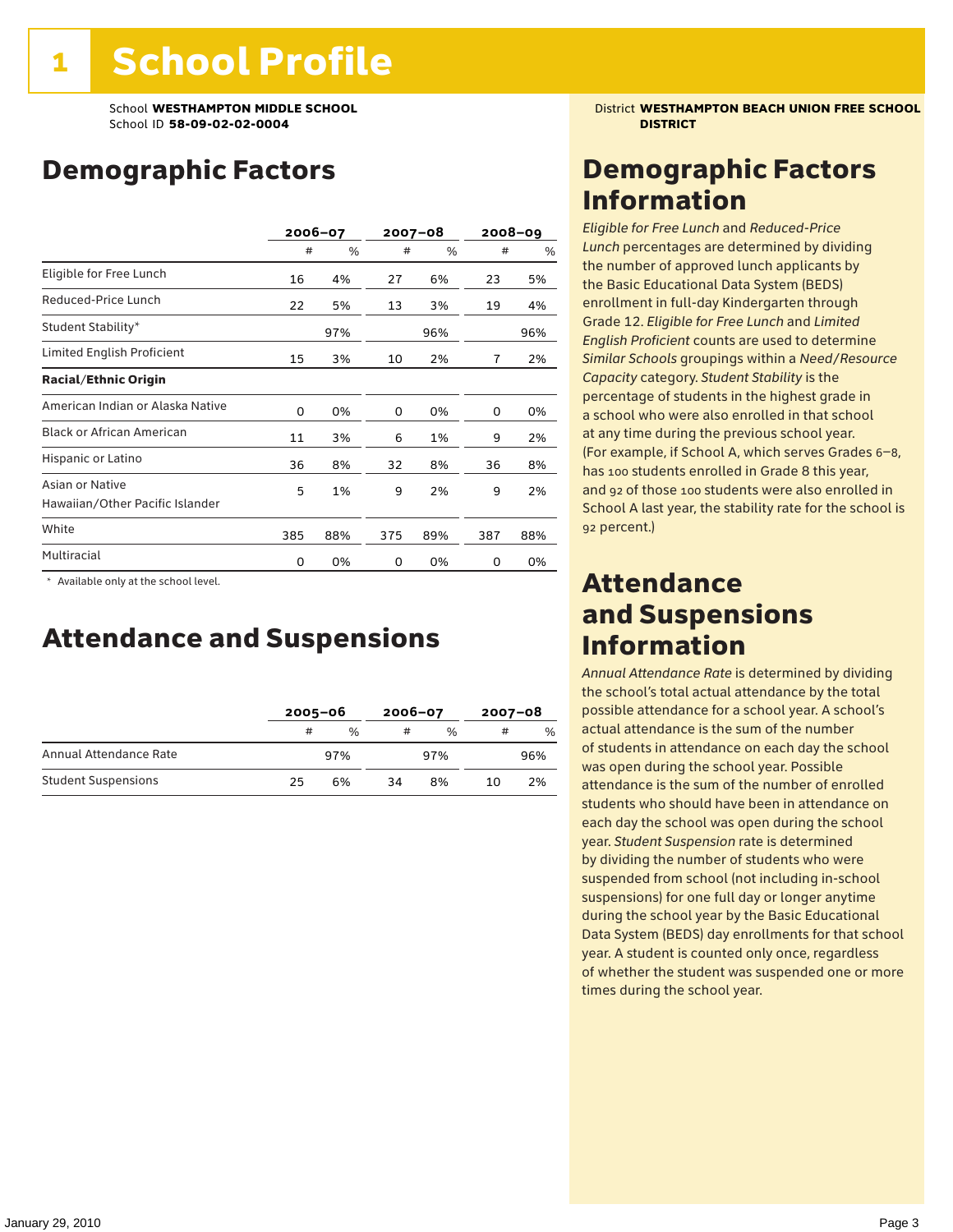### Teacher Qualifications

|                                                                 | $2006 - 07$ | $2007 - 08$ | $2008 - 09$ |
|-----------------------------------------------------------------|-------------|-------------|-------------|
| <b>Total Number of Teachers</b>                                 | 41          | 42          | 43          |
| Percent with No Valid<br>Teaching Certificate                   | 0%          | 0%          | 0%          |
| Percent Teaching Out<br>of Certification                        | 5%          | 2%          | 2%          |
| Percent with Fewer Than<br>Three Years of Experience            | 5%          | 7%          | 9%          |
| Percentage with Master's Degree<br>Plus 30 Hours or Doctorate   | 44%         | 36%         | 42%         |
| <b>Total Number of Core Classes</b>                             | 139         | 137         | 157         |
| Percent Not Taught by<br><b>Highly Qualified Teachers</b>       | 1%          | 1%          | 1%          |
| <b>Total Number of Classes</b>                                  | 199         | 196         | 205         |
| Percent Taught by Teachers Without<br>Appropriate Certification | 3%          | 4%          | 3%          |

### Teacher Turnover Rate

|                                                                       | 2005-06 | 2006-07 | 2007-08 |
|-----------------------------------------------------------------------|---------|---------|---------|
| Turnover Rate of Teachers with Fewer<br>than Five Years of Experience | 25%     | 67%     | 33%     |
| Turnover Rate of All Teachers                                         | 12%     | 17%     | 12%     |

## Staff Counts

|                                       | $2006 - 07$ | $2007 - 08$ | $2008 - 09$ |
|---------------------------------------|-------------|-------------|-------------|
| <b>Total Other Professional Staff</b> | 5           |             |             |
| Total Paraprofessionals*              | N/A         | N/A         | N/A         |
| <b>Assistant Principals</b>           |             |             |             |
| Principals                            |             |             |             |

\* Not available at the school level.

School **WESTHAMPTON MIDDLE SCHOOL** District **WESTHAMPTON BEACH UNION FREE SCHOOL**

### Teacher Qualifications Information

The *Percent Teaching Out of Certification* is the percent doing so more than on an incidental basis; that is, the percent teaching for more than five periods per week outside certification.

*Core Classes* are primarily K-6 common branch, English, mathematics, science, social studies, art, music, and foreign languages. To be *Highly Qualified*, a teacher must have at least a Bachelor's degree, be certified to teach in the subject area, and show subject matter competency.

### Teacher Turnover Rate Information

*Teacher Turnover Rate* for a specified school year is the number of teachers in that school year who were not teaching in the following school year divided by the number of teachers in the specified school year, expressed as a percentage.

### Staff Counts **Information**

*Other Professionals* includes administrators, guidance counselors, school nurses, psychologists, and other professionals who devote more than half of their time to non-teaching duties. Teachers who are shared between buildings within a district are reported on the district report only.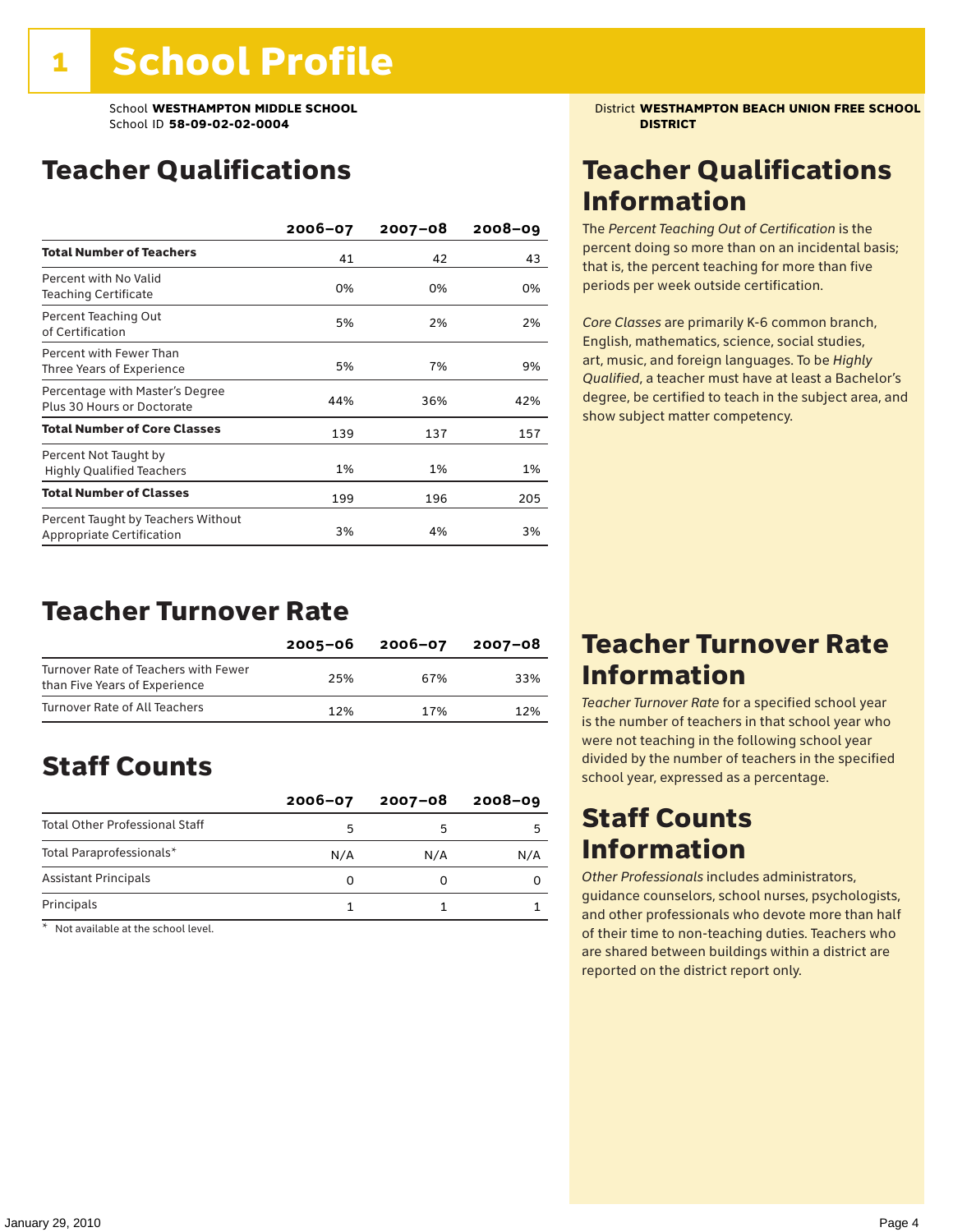### Understanding How Accountability Works in New York State

The federal No Child Left Behind (NCLB) Act requires that states develop and report on measures of student proficiency in 1) English language arts (ELA), in 2) mathematics, and on 3) a third indicator. In New York State in 2008–09, the third indicator is science at the elementary/middle level and graduation rate at the secondary level. Schools or districts that meet predefined goals on these measures are making Adequate Yearly Progress (AYP).



For more information about accountability in New York State, visit: http://www.emsc.nysed.gov/irts/accountability/

#### 1 English Language Arts (ELA)

To make AYP in ELA, every accountability group must make AYP. For a group to make AYP, it must meet the participation *and* the performance criteria.

#### A Participation Criterion

At the elementary/middle level, 95 percent of Grades 3–8 students enrolled during the test administration period in each group with 40 or more students must be tested on the New York State Testing Program (NYSTP) in ELA or, if appropriate, the New York State English as a Second Language Achievement Test (NYSESLAT), or the New York State Alternate Assessment (NYSAA) in ELA. At the secondary level, 95 percent of seniors in 2008–09 in each accountability group with 40 or more students must have taken an English examination that meets the students' graduation requirement.

#### B Performance Criterion

At the elementary/middle level, the Performance Index (PI) of each group with 30 or more continuously enrolled tested students must equal or exceed its Effective Annual Measurable Objective (AMO) or the group must make Safe Harbor. (NYSESLAT is used only for participation.) At the secondary level, the PI of each group in the 2005 cohort with 30 or more members must equal or exceed its Effective AMO or the group must make Safe Harbor. To make Safe Harbor, the PI of the group must equal or exceed its Safe Harbor Target and the group must qualify for Safe Harbor using the third indicator, science or graduation rate.

#### 2 Mathematics

The same criteria for making AYP in ELA apply to mathematics. At the elementary/middle level, the measures used to determine AYP are the NYSTP and the NYSAA in mathematics. At the secondary level, the measures are mathematics examinations that meet the students' graduation requirement.

#### 3 Third Indicator

In addition to English language arts and mathematics, the school must also make AYP in a third area of achievement. This means meeting the criteria in science at the elementary/middle level and the criteria in graduation rate at the secondary level.

Elementary/Middle-Level Science: To make AYP, the All Students group must meet the participation criterion *and* the performance criterion.

#### A Participation Criterion

Eighty percent of students in Grades 4 and/or 8 enrolled during the test administration period in the All Students group, if it has 40 or more students, must be tested on an accountability measure. In Grade 4, the measures are the Grade 4 elementary-level science test and the Grade 4 NYSAA in science. In Grade 8 science, the measures are the Grade 8 middle-level science test, Regents science examinations, and the Grade 8 NYSAA in science.

#### B Performance Criterion

The PI of the All Students group, if it has 30 or more students, must equal or exceed the State Science Standard (100) or the Science Progress Target.

Qualifying for Safe Harbor in Elementary/Middle-Level ELA and Math: To qualify, the group must meet both the participation criterion and the performance criterion in science.

Secondary-Level Graduation Rate: For a school to make AYP in graduation rate, the percent of students in the 2004 graduation-rate total cohort in the All Students group earning a local or Regents diploma by August 31, 2008 must equal or exceed the Graduation-Rate Standard (55%) or the Graduation-Rate Progress Target.

Qualifying for Safe Harbor in Secondary-Level ELA and Math: To qualify, the percent of the 2004 graduation-rate total cohort earning a local or Regents diploma by August 31, 2008 must equal or exceed the Graduation-Rate Standard (55%) or the Graduation-Rate Progress Target for that group.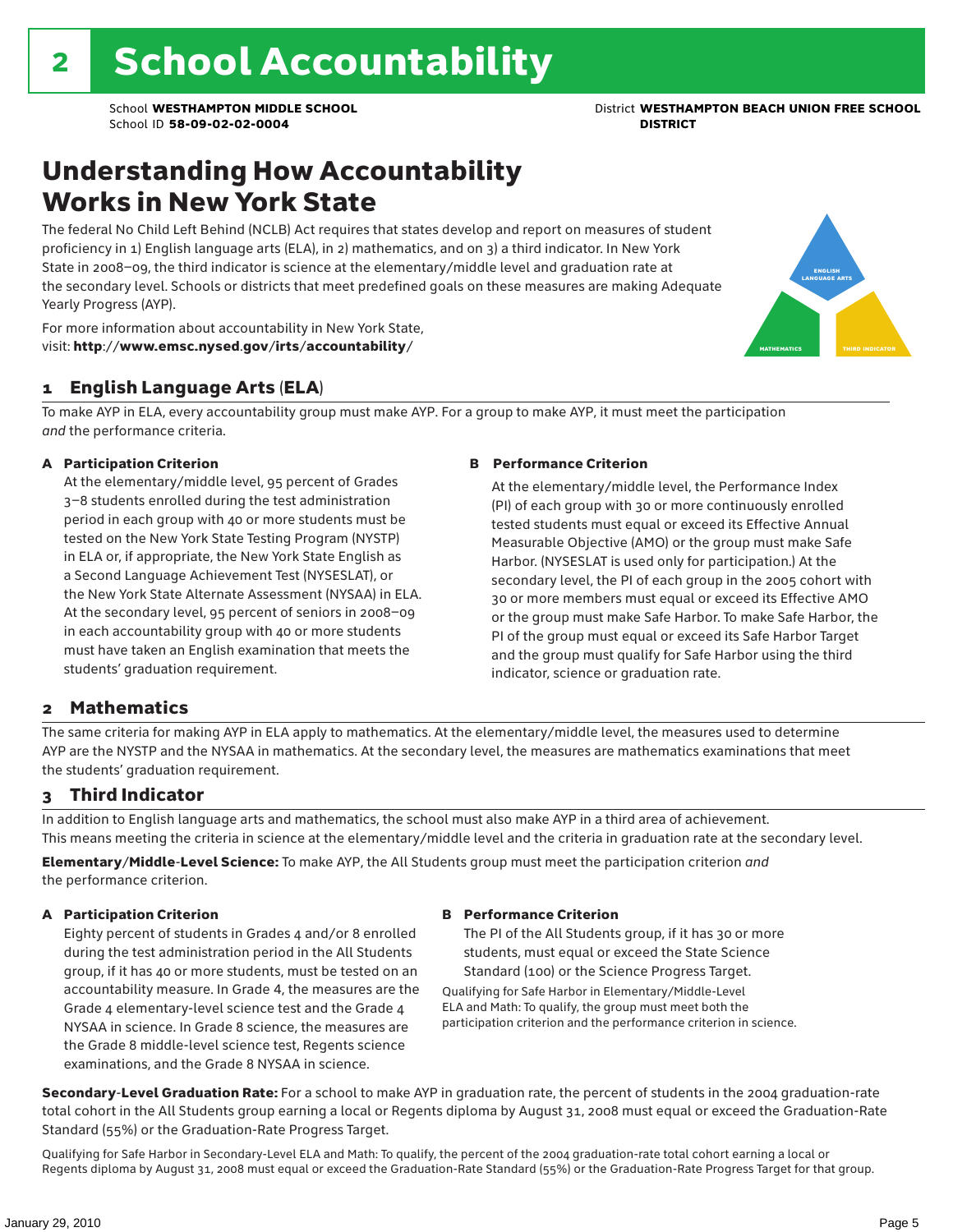School **WESTHAMPTON MIDDLE SCHOOL** District **WESTHAMPTON BEACH UNION FREE SCHOOL**

# Useful Terms for Understanding Accountability

#### Accountability Cohort for English and Mathematics

The 2005 school accountability cohort consists of all students who first entered Grade 9 anywhere in the 2005–06 school year, and all ungraded students with disabilities who reached their seventeenth birthday in the 2005–06 school year, who were enrolled on October 1, 2008 and did not transfer to a diploma granting program. Students who earned a high school equivalency diploma or were enrolled in an approved high school equivalency preparation program on June 30, 2009, are not included in the 2005 school accountability cohort. The 2005 district accountability cohort consists of all students in each school accountability cohort plus students who transferred within the district after BEDS day plus students who were placed outside the district by the Committee on Special Education or district administrators and who met the other requirements for cohort membership. Cohort is defined in Section 100.2 (p) (16) of the Commissioner's Regulations.

#### Adequate Yearly Progress (AYP)

Adequate Yearly Progress (AYP) indicates satisfactory progress by a district or a school toward the goal of proficiency for all students.

#### Annual Measurable Objective (AMO)

The Annual Measurable Objective (AMO) is the Performance Index (PI) value that signifies that an accountability group is making satisfactory progress toward the goal that 100 percent of students will be proficient in the State's learning standards for English language arts and mathematics by 2013–14. The AMOs for each grade level will be increased as specified in CR100.2(p)(14) and will reach 200 in 2013–14. (See Effective AMO for further information.)

#### Continuously Enrolled Students

At the elementary/middle level, continuously enrolled students are those enrolled in the school or district on BEDS day (usually the first Wednesday in October) of the school year until the test administration period. At the secondary level, all students who meet the criteria for inclusion in the accountability cohort are considered to be continuously enrolled.

#### Effective Annual Measurable Objective (Effective AMO)

The Effective Annual Measurable Objective (Effective AMO) is the Performance Index (PI) value that each accountability group within a school or district is expected to achieve to make Adequate Yearly Progress (AYP). The Effective AMO is the lowest PI that an accountability group of a given size can achieve in a subject for the group's PI not to be considered significantly different from the AMO for that subject. If an accountability group's PI equals or exceeds the Effective AMO, it is considered to have made AYP. A more complete definition of Effective AMO and a table showing the PI values that each group size must equal or exceed to make AYP are available at www.emsc.nysed.gov/irts.

#### Graduation-Rate Total Cohort

This term is defined on the graduation-rate accountability page.

#### Performance Index (PI)

A Performance Index is a value from 0 to 200 that is assigned to an accountability group, indicating how that group performed on a required State test (or approved alternative) in English language arts, mathematics, or science. Student scores on the tests are converted to four performance levels, from Level 1 to Level 4. (See performance level definitions on the Overview Summary page.) At the elementary/middle level, the PI is calculated using the following equation:

100 × [(Count of Continuously Enrolled Tested Students Performing at Levels 2, 3, and 4 + the Count at Levels 3 and 4) ÷ Count of All Continuously Enrolled Tested Students]

At the secondary level, the PI is calculated using the following equation:

100 × [(Count of Cohort Members Performing at

Levels 2, 3, and 4 + the Count at Levels 3 and 4)  $\div$  Count of All Cohort Members]

A list of tests used to measure student performance for accountability is available at www.emsc.nysed.gov/irts.

#### Progress Target

For accountability groups below the State Standard in science or graduation rate, the Progress Target is an alternate method for making Adequate Yearly Progress (AYP) or qualifying for Safe Harbor in English language arts and mathematics based on improvement over the previous year's performance.

#### Safe Harbor

Safe Harbor provides an alternate means to demonstrate Adequate Yearly Progress (AYP) for accountability groups that do not achieve their Effective Annual Measurable Objectives (AMOs) in English or mathematics.

#### Safe Harbor Targets

The 2008–09 safe harbor targets were calculated using the following equation:

2007–08 PI + (200 – the 2007–08 PI) × 0.10

#### Science Progress Target

The elementary/middle-level 2008–09 Science Progress Target is calculated by adding one point to the 2007–08 PI. The 2009–10 Science Progress Target is calculated by adding one point to the 2008–09 PI. The 2008–09 target is provided for groups whose PI was below the State Science Standard in 2008–09.

#### Science Standard

The criterion value that represents a minimally satisfactory performance in science. In 2008–09, the State Science Standard at the elementary/middle level is a Performance Index (PI) of 100. The Commissioner may raise the State Science Standard at his discretion in future years.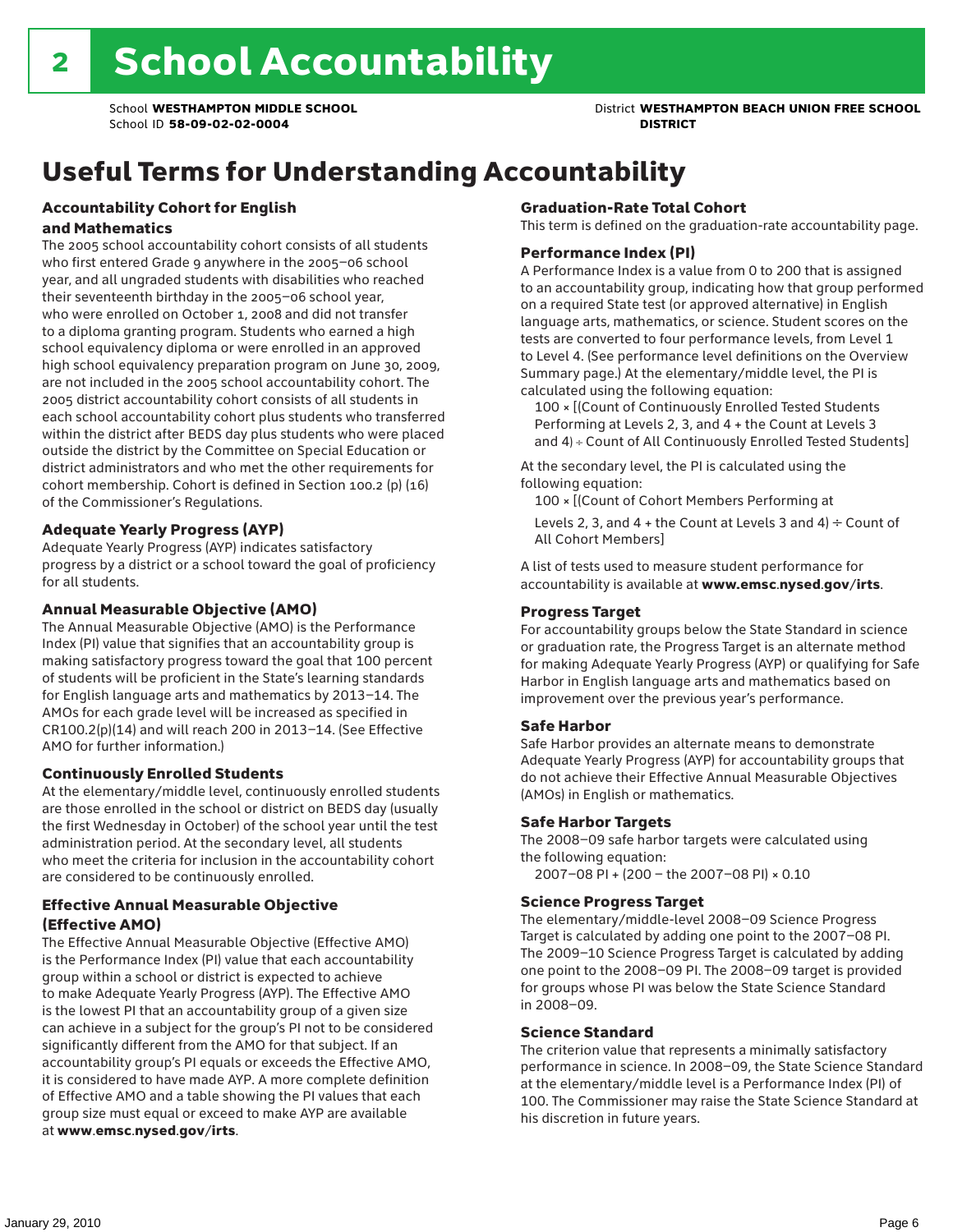School **WESTHAMPTON MIDDLE SCHOOL** District **WESTHAMPTON BEACH UNION FREE SCHOOL**

# Understanding Your School Accountability Status

New York State has been approved by the United States Department of Education to participate in a differentiated accountability pilot program. Under this program, each public school in the state is assigned an accountability status "phase" (good standing, improvement, corrective action, or restructuring) based on its history of making Adequate Yearly Progress (AYP) and its AYP status in 2008–09. If the school is identified for improvement, corrective action, or restructuring under this program, the school is also assigned to an accountability "category" (basic, focused, or comprehensive) based on the student groups whose failure to make AYP caused the school to be identified or the "measures" for which it was identified.

Accountability measures for schools at the elementary/middle level are English language arts (ELA), mathematics, and science; at the secondary level, they are ELA, mathematics, and graduation rate. A school may be in a different accountability status phase for each measure. The school's overall status is its most advanced New York State accountability phase and its highest category within that phase.

For more information on this program and for this school's 2009–10 accountability status, see http://www.emsc.nysed.gov/irts/accountability/designations/.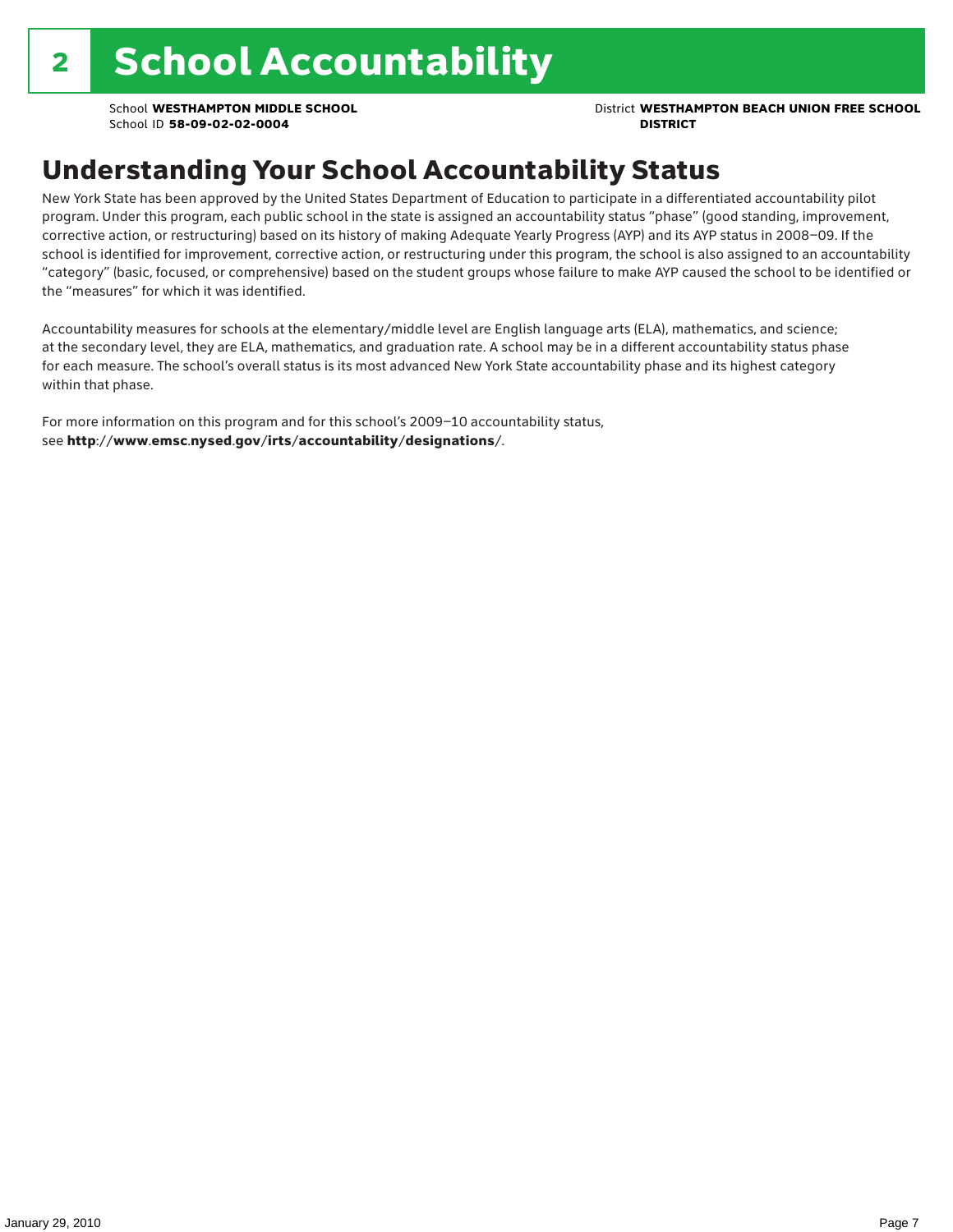# 2 School Accountability

School ID 58-09-02-02-0004

School **WESTHAMPTON MIDDLE SCHOOL**<br>School ID 58-09-02-020404<br>DISTRICT

### Summary

| <b>Overall Accountability</b> |                                                                  |
|-------------------------------|------------------------------------------------------------------|
| Status $(2009 - 10)$          | For this school's 2009-10 accountability status,                 |
|                               | see http://www.emsc.nysed.gov/irts/accountability/designations/. |

| <b>Title I Part A Funding</b> | <b>Years the School Received Title I Part A Funding</b> |             |         |  |  |  |
|-------------------------------|---------------------------------------------------------|-------------|---------|--|--|--|
|                               | 2007-08                                                 | $2008 - 09$ | 2009-10 |  |  |  |
|                               | YES                                                     | YES         | YES     |  |  |  |

#### On which accountability measures did this school make Adequate Yearly Progress (AYP) and which groups made AYP on each measure?

|                                                     | <b>Elementary/Middle Level</b> |                 |               | <b>Secondary Level</b> |             |                        |
|-----------------------------------------------------|--------------------------------|-----------------|---------------|------------------------|-------------|------------------------|
|                                                     | English                        |                 |               | English                |             |                        |
| <b>Student Groups</b>                               | Language Arts                  | Mathematics     | Science       | Language Arts          | Mathematics | <b>Graduation Rate</b> |
| <b>All Students</b>                                 | V                              | V               | V             |                        |             |                        |
| <b>Ethnicity</b>                                    |                                |                 |               |                        |             |                        |
| American Indian or Alaska Native                    |                                |                 |               |                        |             |                        |
| <b>Black or African American</b>                    |                                |                 |               |                        |             |                        |
| Hispanic or Latino                                  | V                              | V               |               |                        |             |                        |
| Asian or Native Hawaiian/Other Pacific<br>Islander  |                                |                 |               |                        |             |                        |
| White                                               | v                              | v               |               |                        |             |                        |
| Multiracial                                         |                                |                 |               |                        |             |                        |
| <b>Other Groups</b>                                 |                                |                 |               |                        |             |                        |
| <b>Students with Disabilities</b>                   | v                              | ✔               |               |                        |             |                        |
| Limited English Proficient                          |                                |                 |               |                        |             |                        |
| Economically Disadvantaged                          | V                              | V               |               |                        |             |                        |
| <b>Student groups making</b><br>AYP in each subject | $\sqrt{5}$ of 5                | $\sqrt{5}$ of 5 | $\vee$ 1 of 1 |                        |             |                        |

#### AYP Status

Made AYP

✔SH Made AYP Using Safe Harbor Target

X Did Not Make AYP

— Insufficient Number of Students to Determine AYP Status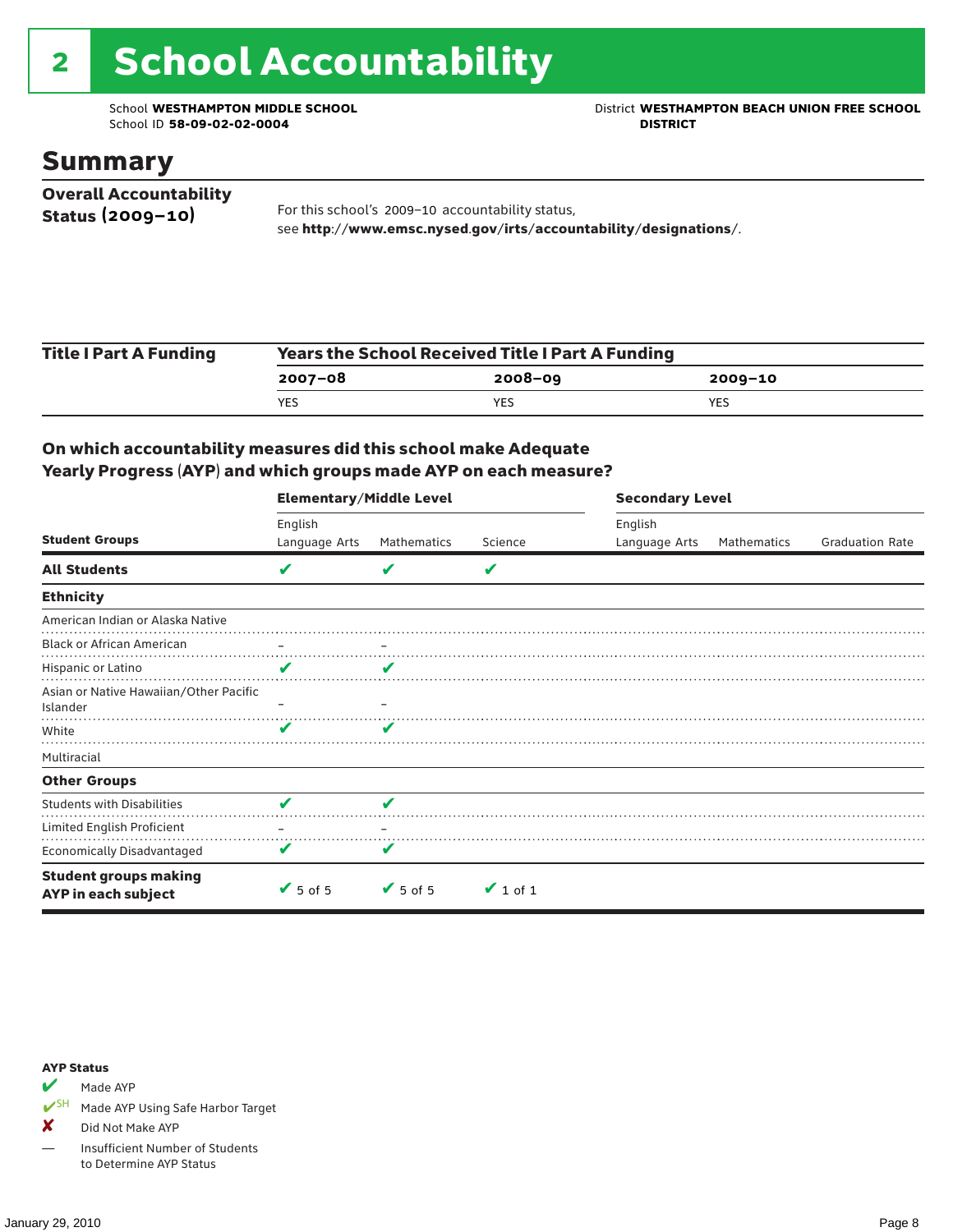School **WESTHAMPTON MIDDLE SCHOOL** District **WESTHAMPTON BEACH UNION FREE SCHOOL**

# **Elementary/Middle-Level English Language Arts**

| <b>Accountability Status</b><br>for This Subject |        | For this school's 2009-10 accountability status,<br>see http://www.emsc.nysed.gov/irts/accountability/designations/. |
|--------------------------------------------------|--------|----------------------------------------------------------------------------------------------------------------------|
| $(2009 - 10)$                                    |        |                                                                                                                      |
| <b>Accountability Measures</b>                   | 5 of 5 | Student groups making AYP in English language arts                                                                   |
|                                                  |        | Made AYP                                                                                                             |

#### How did students in each accountability group perform on **elementary/middle-level English language arts accountability measures?**

|                                                           | <b>AYP</b>    | Participation <sup>2</sup> |               | Test Performance <sup>3</sup> |             | <b>Performance Objectives</b> |                    |             |
|-----------------------------------------------------------|---------------|----------------------------|---------------|-------------------------------|-------------|-------------------------------|--------------------|-------------|
| <b>Student Group</b>                                      |               | Met                        | Percentage    | Met                           | Performance | Effective                     | Safe Harbor Target |             |
| (Total: Continuous Enrollment) <sup>1</sup>               | <b>Status</b> | Criterion                  | <b>Tested</b> | Criterion                     | Index       | AMO                           | 2008-09            | $2009 - 10$ |
| <b>All Students (439:430)</b>                             | V             | V                          | 100%          | V                             | 191         | 139                           |                    |             |
| <b>Ethnicity</b>                                          |               |                            |               |                               |             |                               |                    |             |
| American Indian or Alaska Native<br>(0:0)                 |               |                            |               |                               |             |                               |                    |             |
| <b>Black or African American</b><br>(9:8)                 |               |                            |               |                               |             |                               |                    |             |
| Hispanic or Latino (41:36)                                | V             | V                          | 100%          | V                             | 178         | 128                           |                    |             |
| Asian or Native Hawaiian/Other Pacific<br>Islander (10:9) |               |                            |               |                               |             |                               |                    |             |
| White (379:377)                                           | v             | V                          | 100%          | V                             | 193         | 138                           |                    |             |
| Multiracial (0:0)                                         |               |                            |               |                               |             |                               |                    |             |
| <b>Other Groups</b>                                       |               |                            |               |                               |             |                               |                    |             |
| Students with Disabilities <sup>4</sup>                   |               |                            |               |                               |             |                               |                    |             |
| (48:48)                                                   | V             | V                          | 100%          | V                             | 160         | 130                           |                    |             |
| Limited English Proficient <sup>5</sup>                   |               |                            |               |                               |             |                               |                    |             |
| (11:5)                                                    |               |                            |               |                               |             |                               |                    |             |
| <b>Economically Disadvantaged</b><br>(53:48)              | V             | V                          | 100%          | V                             | 173         | 130                           |                    |             |
| <b>Final AYP Determination</b>                            | $V$ 5 of 5    |                            |               |                               |             |                               |                    |             |
|                                                           |               |                            |               |                               |             |                               |                    |             |

#### **NOTES**

- <sup>1</sup> These data show the count of students enrolled during the test administration period (used for Participation) followed by the count of continuously enrolled tested students (used for Performance). For accountability calculations,
- students who were excused from testing for medical reasons are not included in the enrollment count. <sup>2</sup> Groups with fewer than 40 students enrolled during the test administration period are not required to meet the participation criterion. If the participation rate of a group fell below 95 percent in 2008–09, the enrollment shown is the sum of 2007–08 and 2008–09 enrollments and the percent tested is the weighted average
- of the participation rates over those two years.<br><sup>3</sup> For schools with fewer than 30 continuously enrolled tested students in the All Students group in 2008–09, data for 2007–08 and 2008–09 were combined to determine counts and PIs. For schools with 30 or more continuously enrolled students in the All Students group in 2008–09, student groups with fewer than 30
- continuously enrolled tested students are not required to meet the performance criterion. <sup>4</sup> If the school failed to make AYP solely because of the performance of students with disabilities, met the 95% participation requirement for this group, and would meet or exceed the AMO for this subject if 34 points were added to the PI, then the school is considered to have made AYP for students with disabilities.
- $5$  If the count of LEP students is equal to or greater than 30, former LEP students are also included in the performance calculations.
- ‡ This student group did not make AYP in science; therefore, it did not qualify for Safe Harbor.
- $M$  Made AYP
	- Made AYP Using Safe Harbor Target
- X Did Not Make AYP
- Insufficient Number of Students to Determine AYP Status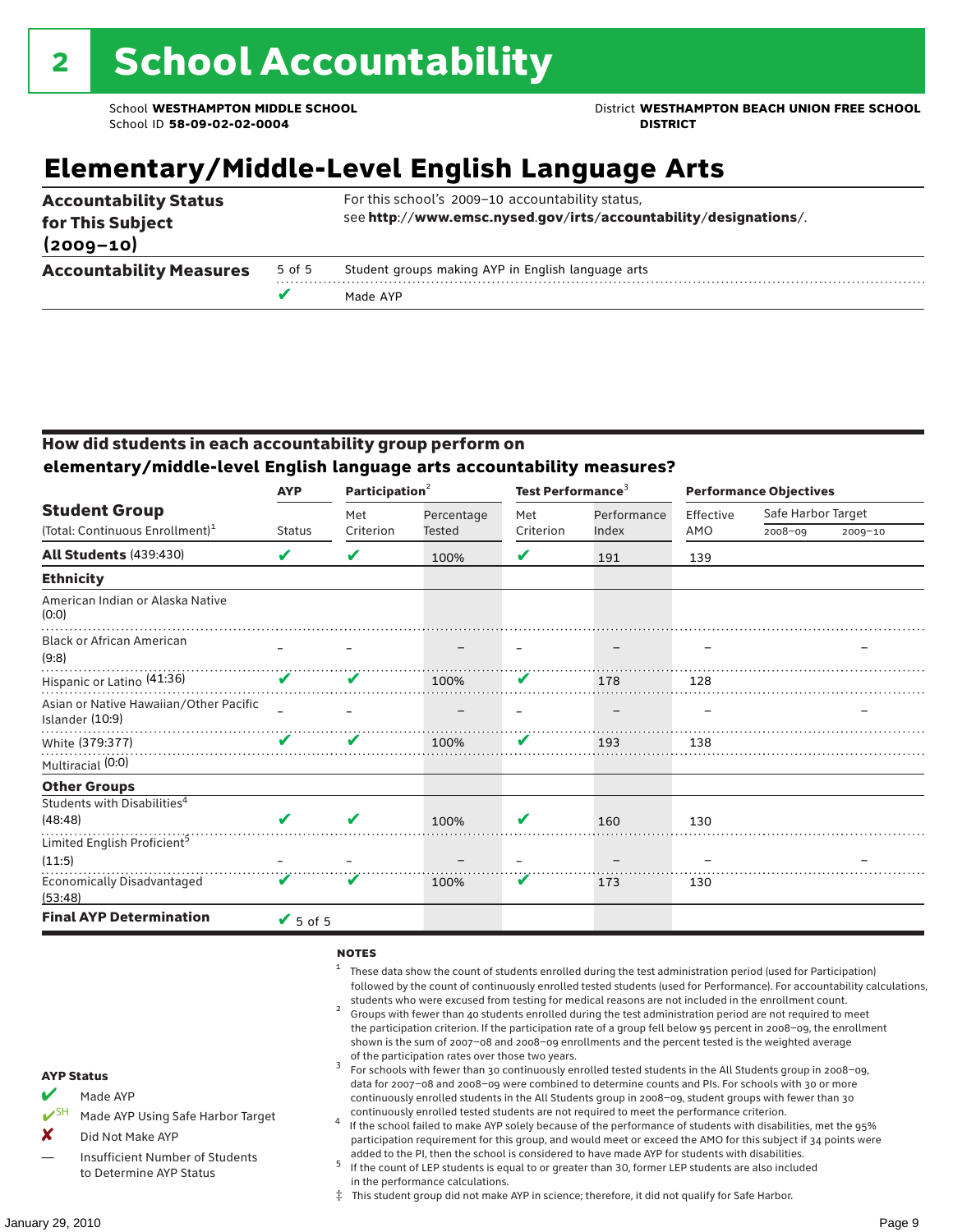School **WESTHAMPTON MIDDLE SCHOOL** District **WESTHAMPTON BEACH UNION FREE SCHOOL**

# **Elementary/Middle-Level Mathematics**

| <b>Accountability Status</b><br>for This Subject |        | For this school's 2009-10 accountability status,<br>see http://www.emsc.nysed.gov/irts/accountability/designations/. |  |  |  |  |
|--------------------------------------------------|--------|----------------------------------------------------------------------------------------------------------------------|--|--|--|--|
| $(2009 - 10)$                                    |        |                                                                                                                      |  |  |  |  |
| <b>Accountability Measures</b>                   | 5 of 5 | Student groups making AYP in mathematics                                                                             |  |  |  |  |
|                                                  |        | Made AYP                                                                                                             |  |  |  |  |

#### How did students in each accountability group perform on **elementary/middle-level mathematics accountability measures?**

|                                                           | Participation <sup>2</sup><br><b>AYP</b> |           |            | Test Performance <sup>3</sup> |             | <b>Performance Objectives</b> |                    |         |
|-----------------------------------------------------------|------------------------------------------|-----------|------------|-------------------------------|-------------|-------------------------------|--------------------|---------|
| <b>Student Group</b>                                      |                                          | Met       | Percentage | Met                           | Performance | Effective                     | Safe Harbor Target |         |
| (Total: Continuous Enrollment) <sup>1</sup>               | <b>Status</b>                            | Criterion | Tested     | Criterion                     | Index       | AMO                           | 2008-09            | 2009-10 |
| <b>All Students (438:431)</b>                             | V                                        | V         | 100%       | V                             | 196         | 114                           |                    |         |
| <b>Ethnicity</b>                                          |                                          |           |            |                               |             |                               |                    |         |
| American Indian or Alaska Native<br>(0:0)                 |                                          |           |            |                               |             |                               |                    |         |
| <b>Black or African American</b><br>(8:7)                 |                                          |           |            |                               |             |                               |                    |         |
| Hispanic or Latino (41:38)                                | V                                        | V         | 100%       | V                             | 184         | 103                           |                    |         |
| Asian or Native Hawaiian/Other Pacific<br>Islander (10:9) |                                          |           |            |                               |             |                               |                    |         |
| White (379:377)                                           | V                                        | V         | 100%       | V                             | 198         | 113                           |                    |         |
| Multiracial (0:0)                                         |                                          |           |            |                               |             |                               |                    |         |
| <b>Other Groups</b>                                       |                                          |           |            |                               |             |                               |                    |         |
| Students with Disabilities <sup>4</sup>                   |                                          |           |            |                               |             |                               |                    |         |
| (49:48)                                                   | V                                        | V         | 100%       | V                             | 185         | 105                           |                    |         |
| Limited English Proficient <sup>5</sup>                   |                                          |           |            |                               |             |                               |                    |         |
| (10:7)                                                    |                                          |           |            |                               |             |                               |                    |         |
| <b>Economically Disadvantaged</b><br>(52:49)              | V                                        | V         | 100%       | V                             | 184         | 105                           |                    |         |
| <b>Final AYP Determination</b>                            | $\sqrt{5}$ of 5                          |           |            |                               |             |                               |                    |         |

#### **NOTES**

- <sup>1</sup> These data show the count of students enrolled during the test administration period (used for Participation) followed by the count of continuously enrolled tested students (used for Performance). For accountability calculations,
- students who were excused from testing for medical reasons are not included in the enrollment count.<br><sup>2</sup> Groups with fewer than 40 students enrolled during the test administration period are not required to meet the participation criterion. If the participation rate of a group fell below 95 percent in 2008–09, the enrollment shown is the sum of 2007–08 and 2008–09 enrollments and the percent tested is the weighted average
- of the participation rates over those two years.<br><sup>3</sup> For schools with fewer than 30 continuously enrolled tested students in the All Students group in 2008–09, data for 2007–08 and 2008–09 were combined to determine counts and PIs. For schools with 30 or more continuously enrolled students in the All Students group in 2008–09, student groups with fewer than 30
- continuously enrolled tested students are not required to meet the performance criterion. <sup>4</sup> If the school failed to make AYP solely because of the performance of students with disabilities, met the 95% participation requirement for this group, and would meet or exceed the AMO for this subject if 34 points were added to the PI, then the school is considered to have made AYP for students with disabilities.
- $5$  If the count of LEP students is equal to or greater than 30, former LEP students are also included in the performance calculations.
- ‡ This student group did not make AYP in science; therefore, it did not qualify for Safe Harbor.

#### AYP Status

- Made AYP
	- Made AYP Using Safe Harbor Target
- X Did Not Make AYP
- Insufficient Number of Students to Determine AYP Status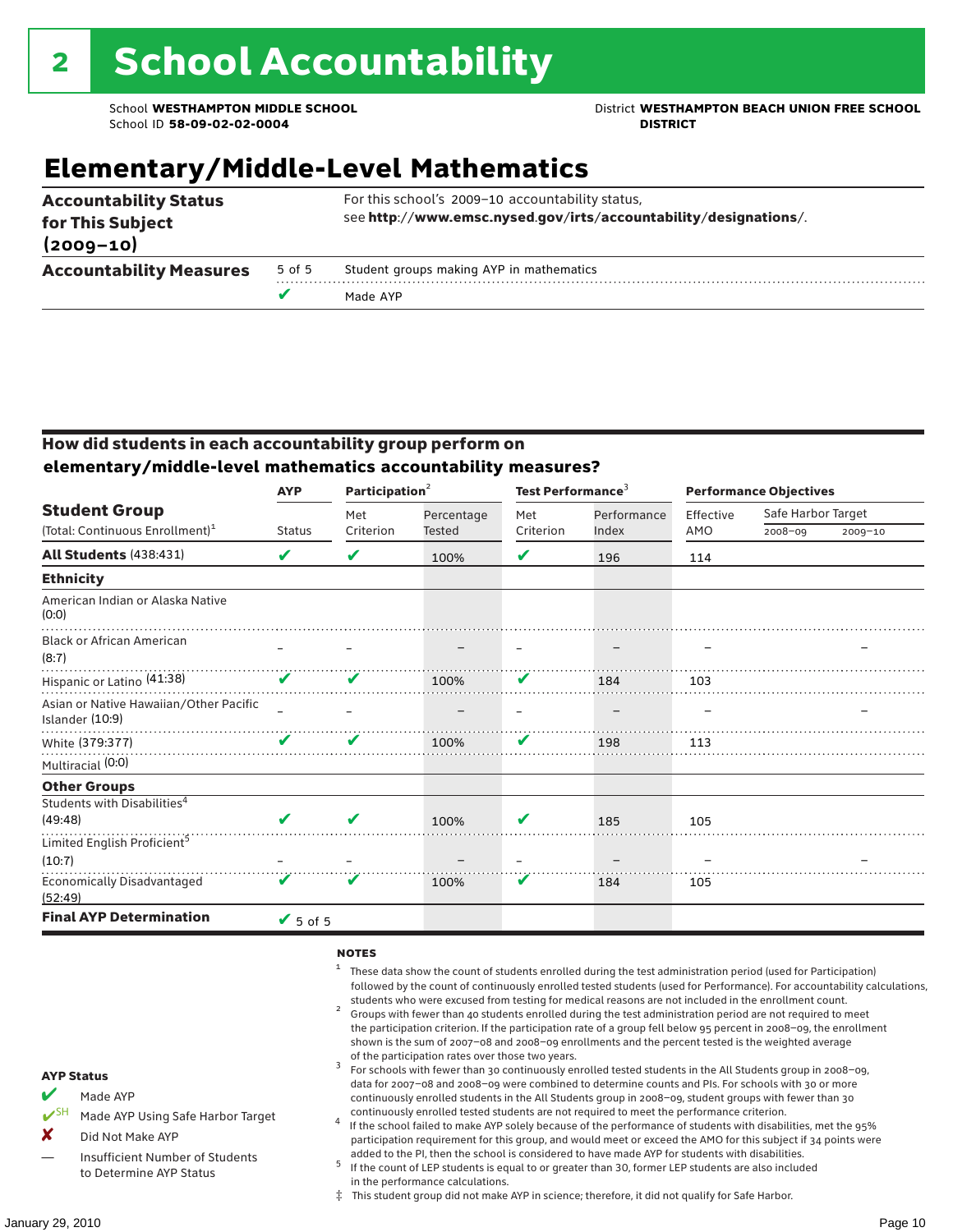School **WESTHAMPTON MIDDLE SCHOOL**<br>School ID 58-09-02-020404<br>DISTRICT DISTRICT

# Elementary/Middle-Level Science

|                                                  | v      | Made AYP                                                         |  |  |  |  |  |
|--------------------------------------------------|--------|------------------------------------------------------------------|--|--|--|--|--|
| <b>Accountability Measures</b>                   | 1 of 1 | Student groups making AYP in science                             |  |  |  |  |  |
| $(2009 - 10)$                                    |        |                                                                  |  |  |  |  |  |
| <b>Accountability Status</b><br>for This Subject |        | see http://www.emsc.nysed.gov/irts/accountability/designations/. |  |  |  |  |  |
|                                                  |        | For this school's 2009-10 accountability status,                 |  |  |  |  |  |

#### How did students in each accountability group perform on elementary/middle-level science accountability measures?

|                                                                                                                                                                            | <b>AYP</b>    |                                                   | Participation <sup>2</sup>                                                    |                                                            | Test Performance <sup>3</sup> |                                                                                                                                                                                                                                                                                                                                                                                                                                                                                                                                                                                                                                                                              | <b>Performance Objectives</b> |                                                                                                                                                                                                                                                                                                                                                                 |  |
|----------------------------------------------------------------------------------------------------------------------------------------------------------------------------|---------------|---------------------------------------------------|-------------------------------------------------------------------------------|------------------------------------------------------------|-------------------------------|------------------------------------------------------------------------------------------------------------------------------------------------------------------------------------------------------------------------------------------------------------------------------------------------------------------------------------------------------------------------------------------------------------------------------------------------------------------------------------------------------------------------------------------------------------------------------------------------------------------------------------------------------------------------------|-------------------------------|-----------------------------------------------------------------------------------------------------------------------------------------------------------------------------------------------------------------------------------------------------------------------------------------------------------------------------------------------------------------|--|
| <b>Student Group</b>                                                                                                                                                       |               | Safe Harbor                                       | Met                                                                           | Percentage                                                 | Met                           | Performance                                                                                                                                                                                                                                                                                                                                                                                                                                                                                                                                                                                                                                                                  | State                         | Progress Target                                                                                                                                                                                                                                                                                                                                                 |  |
| (Total: Continuous Enrollment) <sup>1</sup>                                                                                                                                | V             | Status Qualification                              | Criterion<br>$\mathbf v$                                                      | Tested                                                     | Criterion<br>V                | Index                                                                                                                                                                                                                                                                                                                                                                                                                                                                                                                                                                                                                                                                        | Standard                      | 2008-09 2009-10                                                                                                                                                                                                                                                                                                                                                 |  |
| <b>All Students (186:180)</b>                                                                                                                                              |               | Oualified                                         |                                                                               | 99%                                                        |                               | 190                                                                                                                                                                                                                                                                                                                                                                                                                                                                                                                                                                                                                                                                          | 100                           |                                                                                                                                                                                                                                                                                                                                                                 |  |
| <b>Ethnicity</b>                                                                                                                                                           |               |                                                   |                                                                               |                                                            |                               |                                                                                                                                                                                                                                                                                                                                                                                                                                                                                                                                                                                                                                                                              |                               |                                                                                                                                                                                                                                                                                                                                                                 |  |
| American Indian or Alaska Native<br>(0:0)                                                                                                                                  |               |                                                   |                                                                               |                                                            |                               |                                                                                                                                                                                                                                                                                                                                                                                                                                                                                                                                                                                                                                                                              |                               |                                                                                                                                                                                                                                                                                                                                                                 |  |
| <b>Black or African American</b><br>(4:4)                                                                                                                                  |               |                                                   |                                                                               |                                                            |                               |                                                                                                                                                                                                                                                                                                                                                                                                                                                                                                                                                                                                                                                                              |                               |                                                                                                                                                                                                                                                                                                                                                                 |  |
| Hispanic or Latino (16:13)                                                                                                                                                 |               |                                                   |                                                                               |                                                            |                               |                                                                                                                                                                                                                                                                                                                                                                                                                                                                                                                                                                                                                                                                              |                               |                                                                                                                                                                                                                                                                                                                                                                 |  |
| Asian or Native Hawaiian/Other Pacific<br>Islander (6:5)                                                                                                                   |               |                                                   |                                                                               |                                                            |                               |                                                                                                                                                                                                                                                                                                                                                                                                                                                                                                                                                                                                                                                                              |                               |                                                                                                                                                                                                                                                                                                                                                                 |  |
| White (160:158)                                                                                                                                                            |               | <b>Oualified</b>                                  | v                                                                             | 99%                                                        | V                             | 192                                                                                                                                                                                                                                                                                                                                                                                                                                                                                                                                                                                                                                                                          | 100                           |                                                                                                                                                                                                                                                                                                                                                                 |  |
| Multiracial (0:0)                                                                                                                                                          |               |                                                   |                                                                               |                                                            |                               |                                                                                                                                                                                                                                                                                                                                                                                                                                                                                                                                                                                                                                                                              |                               |                                                                                                                                                                                                                                                                                                                                                                 |  |
| <b>Other Groups</b>                                                                                                                                                        |               |                                                   |                                                                               |                                                            |                               |                                                                                                                                                                                                                                                                                                                                                                                                                                                                                                                                                                                                                                                                              |                               |                                                                                                                                                                                                                                                                                                                                                                 |  |
| <b>Students with Disabilities</b><br>(27:26)                                                                                                                               |               |                                                   |                                                                               |                                                            |                               |                                                                                                                                                                                                                                                                                                                                                                                                                                                                                                                                                                                                                                                                              |                               |                                                                                                                                                                                                                                                                                                                                                                 |  |
| Limited English Proficient <sup>4</sup><br>(6:3)                                                                                                                           |               |                                                   |                                                                               |                                                            |                               |                                                                                                                                                                                                                                                                                                                                                                                                                                                                                                                                                                                                                                                                              |                               |                                                                                                                                                                                                                                                                                                                                                                 |  |
| <b>Economically Disadvantaged</b><br>(20:18)                                                                                                                               |               |                                                   |                                                                               |                                                            |                               |                                                                                                                                                                                                                                                                                                                                                                                                                                                                                                                                                                                                                                                                              |                               |                                                                                                                                                                                                                                                                                                                                                                 |  |
| <b>Final AYP Determination</b>                                                                                                                                             | $\vee$ 1 of 1 |                                                   |                                                                               |                                                            |                               |                                                                                                                                                                                                                                                                                                                                                                                                                                                                                                                                                                                                                                                                              |                               |                                                                                                                                                                                                                                                                                                                                                                 |  |
| <b>AYP Status</b><br>V<br>Made AYP<br>$V^{SH}$<br>Made AYP Using Safe Harbor Target<br>X<br>Did Not Make AYP<br>Insufficient Number of Students<br>to Determine AYP Status |               | <b>NOTES</b><br>1<br>$\overline{\mathbf{c}}$<br>3 | participation rates over those two years.<br>in the performance calculations. | were combined to determine counts and performance indices. |                               | These data show the count of students enrolled during the test administration period (used for Participation)<br>students who were excused from testing for medical reasons are not included in the enrollment count.<br>Groups with fewer than 40 students enrolled during the test administration period are not required to meet<br>the participation criterion. If the participation rate of a group fell below 80 percent in 2008-09, the enrollment<br>shown is the sum of 2007-08 and 2008-09 enrollments and the percent tested is the weighted average of the<br>If the count of LEP students is equal to or greater than 30, former LEP students are also included |                               | followed by the count of continuously enrolled tested students (used for Performance). For accountability calculations,<br>Groups with fewer than 30 continuously enrolled tested students are not required to meet the performance criterion.<br>For schools with fewer than 30 continuously enrolled tested students in 2008-09, data for 2007-08 and 2008-09 |  |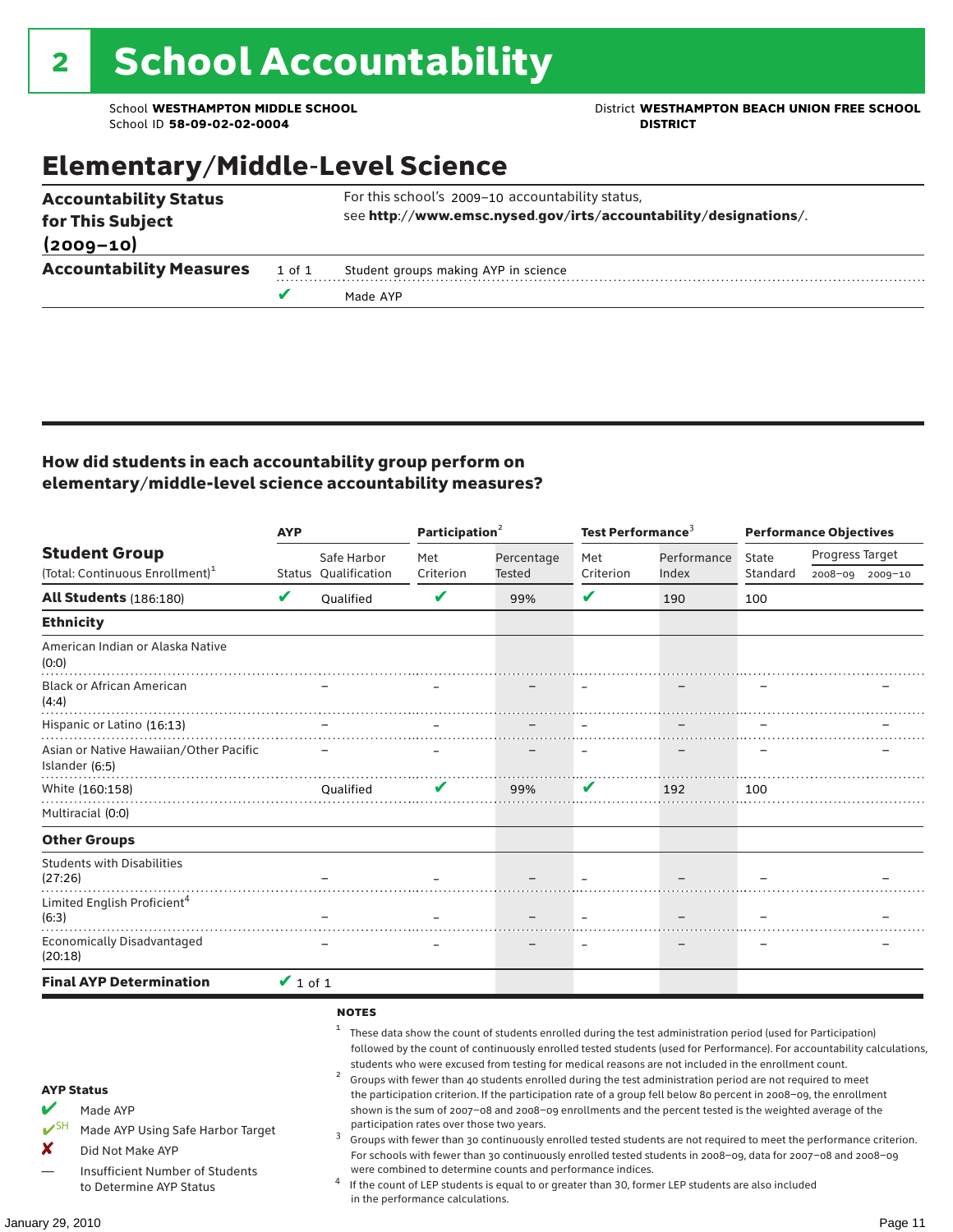### Summary of 2008–09 School Performance

Performance on the State assessments in English language arts, mathematics, and science at the elementary and middle levels is reported in terms of mean scores and the percentage of tested students scoring at or above Level 2, Level 3, and Level 4. Performance on the State assessments in ELA and mathematics at the secondary level is reported in terms of the percentage of students in a cohort scoring at these levels.

|                              |     | Percentage of students that<br>scored at or above Level 3 |      |  |  |  |  |
|------------------------------|-----|-----------------------------------------------------------|------|--|--|--|--|
| <b>English Language Arts</b> | 0%  | 50%                                                       | 100% |  |  |  |  |
| Grade 6                      | 92% |                                                           | 74   |  |  |  |  |
| Grade 7                      | 97% |                                                           | 177  |  |  |  |  |
| Grade 8                      | 85% |                                                           | 182  |  |  |  |  |
| <b>Mathematics</b>           |     |                                                           |      |  |  |  |  |
| Grade 6                      | 97% |                                                           | 74   |  |  |  |  |
| Grade 7                      | 99% |                                                           | 177  |  |  |  |  |
| Grade 8                      | 94% |                                                           | 187  |  |  |  |  |
| <b>Science</b>               |     |                                                           |      |  |  |  |  |
| Grade 8                      | 86% |                                                           | 130  |  |  |  |  |

School **WESTHAMPTON MIDDLE SCHOOL** District **WESTHAMPTON BEACH UNION FREE SCHOOL**

#### About the Performance Level Descriptors

#### Level 1: Not Meeting Learning Standards.

Student performance does not demonstrate an understanding of the content expected in the subject and grade level.

#### Level 2: Partially Meeting Learning Standards.

Student performance demonstrates a partial understanding of the content expected in the subject and grade level.

#### Level 3: Meeting Learning Standards.

Student performance demonstrates an understanding of the content expected in the subject and grade level.

#### Level 4: Meeting Learning Standards with Distinction.

Student performance demonstrates a thorough understanding of the content expected in the subject and grade level.

#### How are Need/Resource Capacity (N/RC) categories determined?

Districts are divided into high, average, and low need categories based on their ability to meet the special needs of their students with local resources. Districts in the high need category are subdivided into four categories based on enrollment size and, in some cases, number of students per square mile. More information about the categories can be found in the *Report to the Governor and the Legislature on the Educational Status of the State's Schools* at www.emsc.nysed.gov/irts.

#### What are Similar Schools?

In this section, this school's performance is compared with that of similar schools.

Within each N/RC category, the Department identifies Similar Schools: schools that serve similar students and have similar resources. Each school report card compares the school's performance with that of similar schools. The following factors are considered in grouping schools: a) the grade level served by the school and b) rates of student poverty and limited English proficiency. Student poverty levels are indicated by determining the percentage of children in each school who participate in the free-lunch program. By combining these factors, a measure of student need is created and used to place schools into relatively low (lowest quartile), relatively high (highest quartile), and typical (mid-range) groups.

#### This School's Similar Schools Group: **35**

All schools in this group are middle level schools in school districts with low student needs in relation to district resource capacity.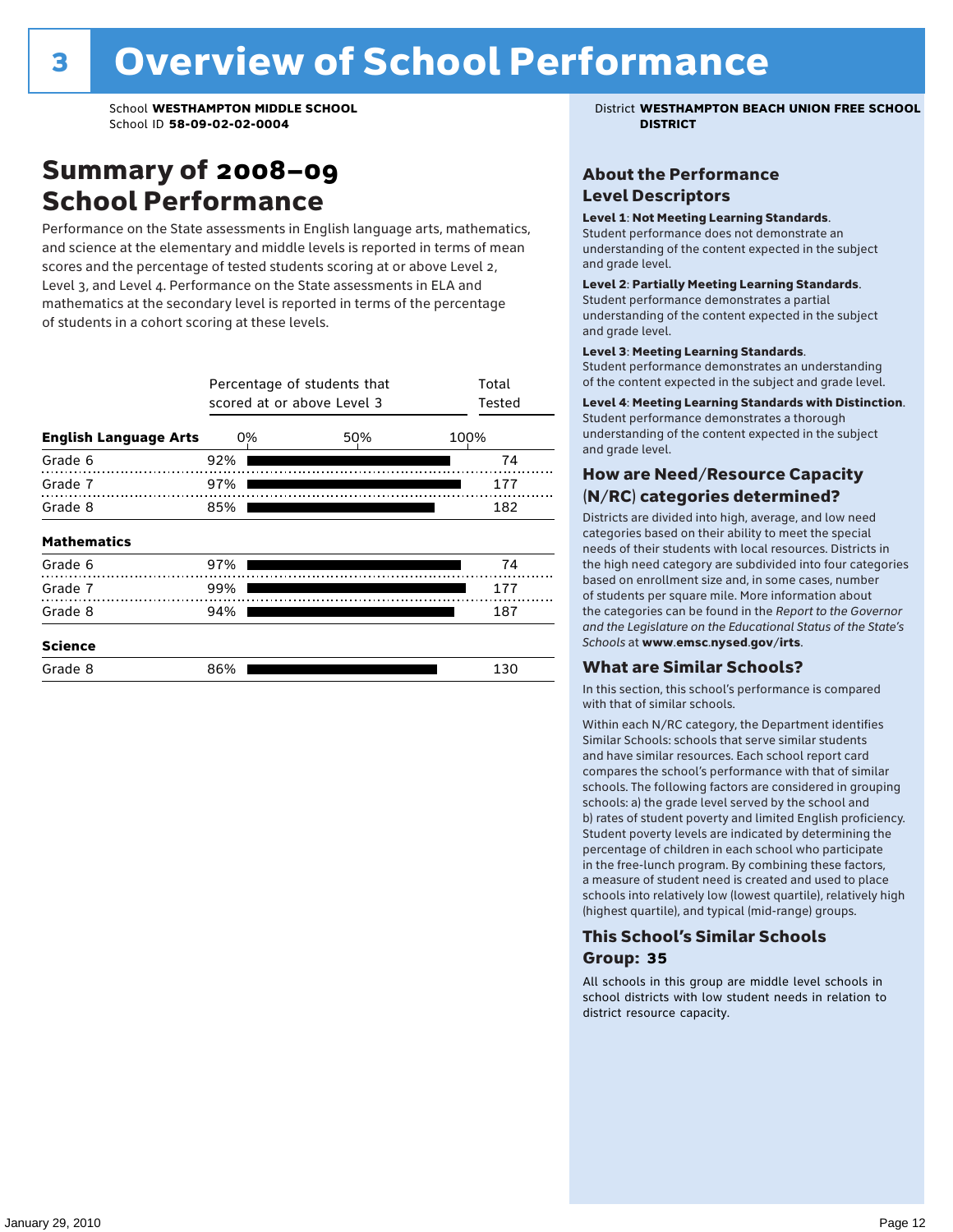School **WESTHAMPTON MIDDLE SCHOOL**<br>School ID 58-09-02-020404<br>District **District Politics** 

# **This School's Results in Grade 6 English Language Arts**

|                            |        | <b>This School</b>              |          |                      | <b>Similar Schools</b> |                                 |                |  |  |
|----------------------------|--------|---------------------------------|----------|----------------------|------------------------|---------------------------------|----------------|--|--|
|                            |        | Percentage scoring at level(s): |          |                      |                        | Percentage scoring at level(s): |                |  |  |
|                            |        | $2 - 4$                         | $3 - 4$  | 4                    | $2 - 4$                | $3 - 4$                         | $\overline{4}$ |  |  |
| 2009 Mean Score: 678       | Range: | 598-785                         | 650-785  | 696-785*             |                        |                                 |                |  |  |
| 2008 Mean Score: 677       | 100%   | 100% 97%                        | 92% 90%  |                      | 100%100%               | 93% 87%                         |                |  |  |
| $\blacksquare$ 2008-09     |        |                                 |          |                      |                        |                                 |                |  |  |
| 2007-08<br>a ka            |        |                                 |          | 19%<br>9%            |                        |                                 | 15% 10%        |  |  |
| Number of Tested Students: |        | 75<br>74                        | 68<br>69 | $\overline{7}$<br>14 |                        |                                 |                |  |  |
|                            |        |                                 |          |                      |                        |                                 |                |  |  |

| <b>Results by</b>                                  |        | 2008-09 School Year |                                 |     | 2007-08 School Year |         |                                 |     |
|----------------------------------------------------|--------|---------------------|---------------------------------|-----|---------------------|---------|---------------------------------|-----|
|                                                    | Total  |                     | Percentage scoring at level(s): |     | Total               |         | Percentage scoring at level(s): |     |
| <b>Student Group</b>                               | Tested | $2 - 4$             | $3 - 4$                         | 4   | Tested              | $2 - 4$ | $3 - 4$                         | 4   |
| <b>All Students</b>                                | 74     | 100%                | 92%                             | 19% | 77                  | 97%     | 90%                             | 9%  |
| Female                                             | 31     | 100%                | 97%                             | 32% | 32                  | 100%    | 100%                            | 13% |
| Male                                               | 43     | 100%                | 88%                             | 9%  | 45                  | 96%     | 82%                             | 7%  |
| American Indian or Alaska Native                   |        |                     |                                 |     |                     |         |                                 |     |
| Black or African American                          | 5      |                     |                                 |     |                     |         |                                 |     |
| Hispanic or Latino                                 | 10     | 100%                | 90%                             | 10% |                     |         |                                 |     |
| Asian or Native Hawaiian/Other<br>Pacific Islander | 2      |                     |                                 |     | $\overline{2}$      |         |                                 |     |
| White                                              | 57     | 100%                | 96%                             | 23% | 67                  | 100%    | 94%                             | 10% |
| Multiracial                                        |        |                     |                                 |     |                     |         |                                 |     |
| Small Group Totals                                 | 7      | 100%                | 57%                             | 0%  | 10                  | 80%     | 60%                             | 0%  |
| <b>General-Education Students</b>                  | 71     |                     |                                 |     | 73                  |         |                                 |     |
| <b>Students with Disabilities</b>                  | 3      |                     |                                 |     | 4                   |         |                                 |     |
| English Proficient                                 | 73     |                     |                                 |     | 75                  |         |                                 |     |
| Limited English Proficient                         |        |                     |                                 |     | 2                   |         |                                 |     |
| Economically Disadvantaged                         | 9      | 100%                | 56%                             | 0%  | 12                  | 83%     | 67%                             | 0%  |
| Not Disadvantaged                                  | 65     | 100%                | 97%                             | 22% | 65                  | 100%    | 94%                             | 11% |
| Migrant                                            |        |                     |                                 |     |                     |         |                                 |     |
| Not Migrant                                        | 74     | 100%                | 92%                             | 19% | 77                  | 97%     | 90%                             | 9%  |

**NOTES** 

The – symbol indicates that data for a group of students have been suppressed. If a group has fewer than five students,<br>data for that group and the next smallest group(s) are suppressed to protect the privacy of individual

\* Level 4 range is for 2008–09 only. The 2007–08 range is 705–785.

| <b>Other</b>                                                                                         | 2008-09 School Year |                             |         |     | 2007-08 School Year |                             |         |     |
|------------------------------------------------------------------------------------------------------|---------------------|-----------------------------|---------|-----|---------------------|-----------------------------|---------|-----|
| <b>Assessments</b>                                                                                   | Total               | Number scoring at level(s): |         |     | Total               | Number scoring at level(s): |         |     |
|                                                                                                      | Tested              | $2 - 4$                     | $3 - 4$ | 4   | Tested              | $2 - 4$                     | $3 - 4$ | 4   |
| New York State Alternate Assessment<br>(NYSAA): Grade 6 Equivalent                                   |                     |                             |         |     | 0                   |                             |         |     |
| New York State English as a Second<br>Language Achievement Test (NYSESLAT) <sup>+</sup> :<br>Grade 6 |                     | N/A                         | N/A     | N/A | 0                   | N/A                         | N/A     | N/A |

† These counts represent recently arrived LEP students who used the NYSESLAT to fulfill the English language arts participation requirement.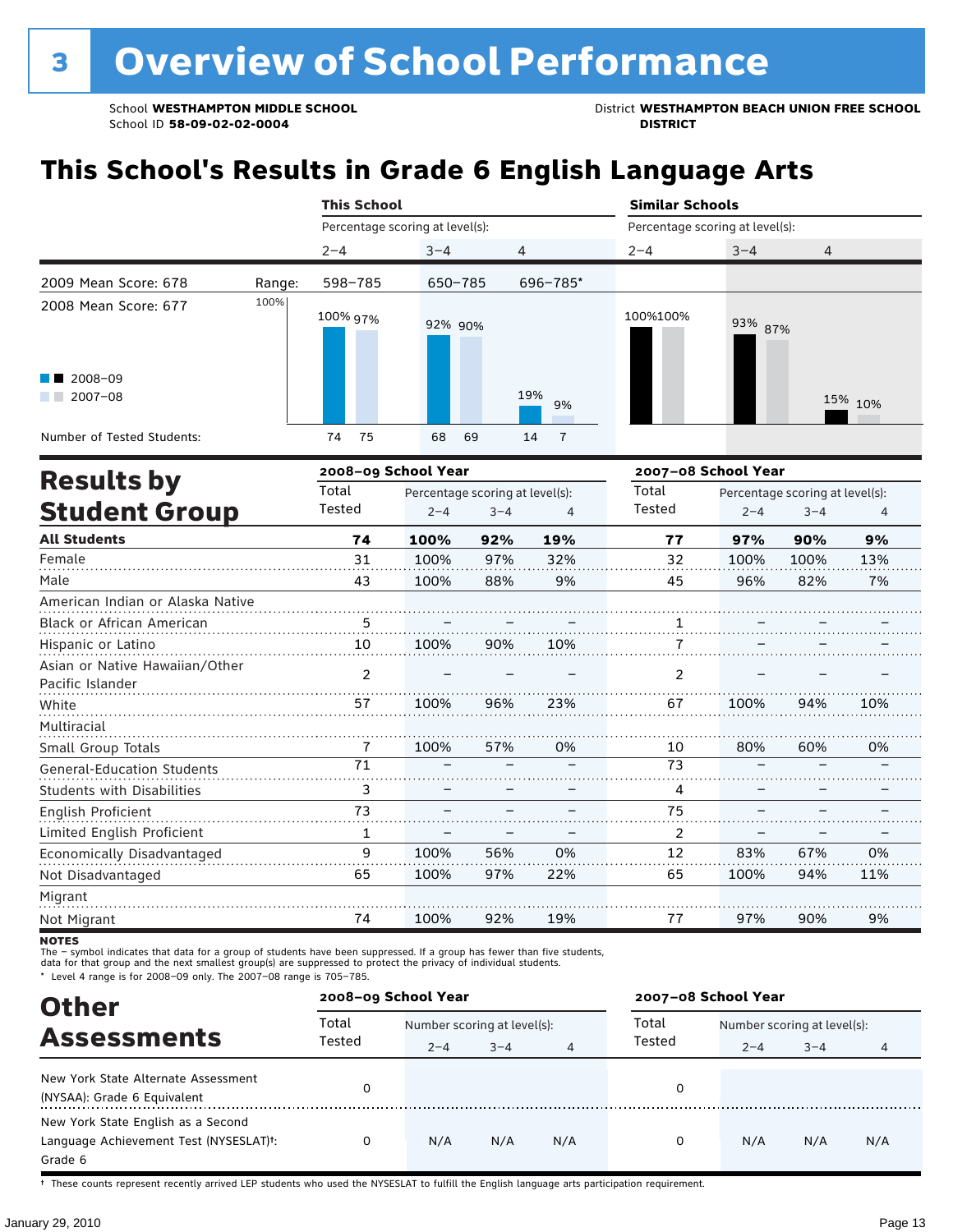School **WESTHAMPTON MIDDLE SCHOOL**<br>School ID 58-09-02-020404<br>District **District Politics** 

# **This School's Results in Grade 6 Mathematics**

|                                                                      |        | <b>This School</b>              |          |                | <b>Similar Schools</b> |                                 |                |  |  |
|----------------------------------------------------------------------|--------|---------------------------------|----------|----------------|------------------------|---------------------------------|----------------|--|--|
|                                                                      |        | Percentage scoring at level(s): |          |                |                        | Percentage scoring at level(s): |                |  |  |
|                                                                      |        | $2 - 4$                         | $3 - 4$  | $\overline{4}$ | $2 - 4$                | $3 - 4$                         | $\overline{4}$ |  |  |
| 2009 Mean Score: 708                                                 | Range: | 616-780                         | 650-780  | 696-780        |                        |                                 |                |  |  |
| 2008 Mean Score: 696<br>$\blacksquare$ 2008-09<br>2007-08<br>a sa Ba | 100%   | 99% 99%                         | 97% 94%  | 61%<br>46%     | 99% 99%                | 94% 93%                         | 44% 42%        |  |  |
| Number of Tested Students:                                           |        | 77<br>73                        | 73<br>72 | 45<br>- 36     |                        |                                 |                |  |  |
| _____                                                                |        | 2008. on Cehool Voor            |          |                |                        | <b>2007 00 Cchaol Voor</b>      |                |  |  |

|                                                    |                 | 2008-09 School Year |                                 |     | 2007-08 School Year |         |                                 |     |
|----------------------------------------------------|-----------------|---------------------|---------------------------------|-----|---------------------|---------|---------------------------------|-----|
| <b>Results by</b>                                  | Total           |                     | Percentage scoring at level(s): |     | Total               |         | Percentage scoring at level(s): |     |
| <b>Student Group</b>                               | Tested          | $2 - 4$             | $3 - 4$                         | 4   | Tested              | $2 - 4$ | $3 - 4$                         | 4   |
| <b>All Students</b>                                | 74              | 99%                 | 97%                             | 61% | 78                  | 99%     | 94%                             | 46% |
| Female                                             | 31              | 97%                 | 97%                             | 74% | 33                  | 100%    | 94%                             | 52% |
| Male                                               | 43              | 100%                | 98%                             | 51% | 45                  | 98%     | 93%                             | 42% |
| American Indian or Alaska Native                   |                 |                     |                                 |     |                     |         |                                 |     |
| Black or African American                          | 4               |                     |                                 |     |                     |         |                                 |     |
| Hispanic or Latino                                 | 10              | 90%                 | 90%                             | 30% |                     |         |                                 |     |
| Asian or Native Hawaiian/Other<br>Pacific Islander | $\mathcal{P}$   |                     |                                 |     | 2                   |         |                                 |     |
| White                                              | 58              | 100%                | 100%                            | 69% | 68                  | 100%    | 96%                             | 49% |
| Multiracial                                        |                 |                     |                                 |     |                     |         |                                 |     |
| Small Group Totals                                 | 6               | 100%                | 83%                             | 33% | 10                  | 90%     | 80%                             | 30% |
| <b>General-Education Students</b>                  | $\overline{71}$ |                     |                                 |     | 74                  |         |                                 |     |
| <b>Students with Disabilities</b>                  | 3               |                     |                                 |     | 4                   |         |                                 |     |
| English Proficient                                 | 73              |                     |                                 |     | 76                  |         |                                 |     |
| Limited English Proficient                         | 1               |                     |                                 |     | 2                   |         |                                 |     |
| Economically Disadvantaged                         | 8               | 88%                 | 75%                             | 50% | 12                  | 92%     | 83%                             | 25% |
| Not Disadvantaged                                  | 66              | 100%                | 100%                            | 62% | 66                  | 100%    | 95%                             | 50% |
| Migrant                                            |                 |                     |                                 |     |                     |         |                                 |     |
| Not Migrant                                        | 74              | 99%                 | 97%                             | 61% | 78                  | 99%     | 94%                             | 46% |

**NOTES** 

The – symbol indicates that data for a group of students have been suppressed. If a group has fewer than five students,<br>data for that group and the next smallest group(s) are suppressed to protect the privacy of individual

| <b>Other</b>                                                       | 2008-09 School Year |                             |         |  | 2007-08 School Year |                             |         |   |
|--------------------------------------------------------------------|---------------------|-----------------------------|---------|--|---------------------|-----------------------------|---------|---|
| <b>Assessments</b>                                                 | Total<br>Tested     | Number scoring at level(s): |         |  | Total               | Number scoring at level(s): |         |   |
|                                                                    |                     | $2 - 4$                     | $3 - 4$ |  | Tested              | $2 - 4$                     | $3 - 4$ | 4 |
| New York State Alternate Assessment<br>(NYSAA): Grade 6 Equivalent |                     |                             |         |  | 0                   |                             |         |   |
|                                                                    |                     |                             |         |  |                     |                             |         |   |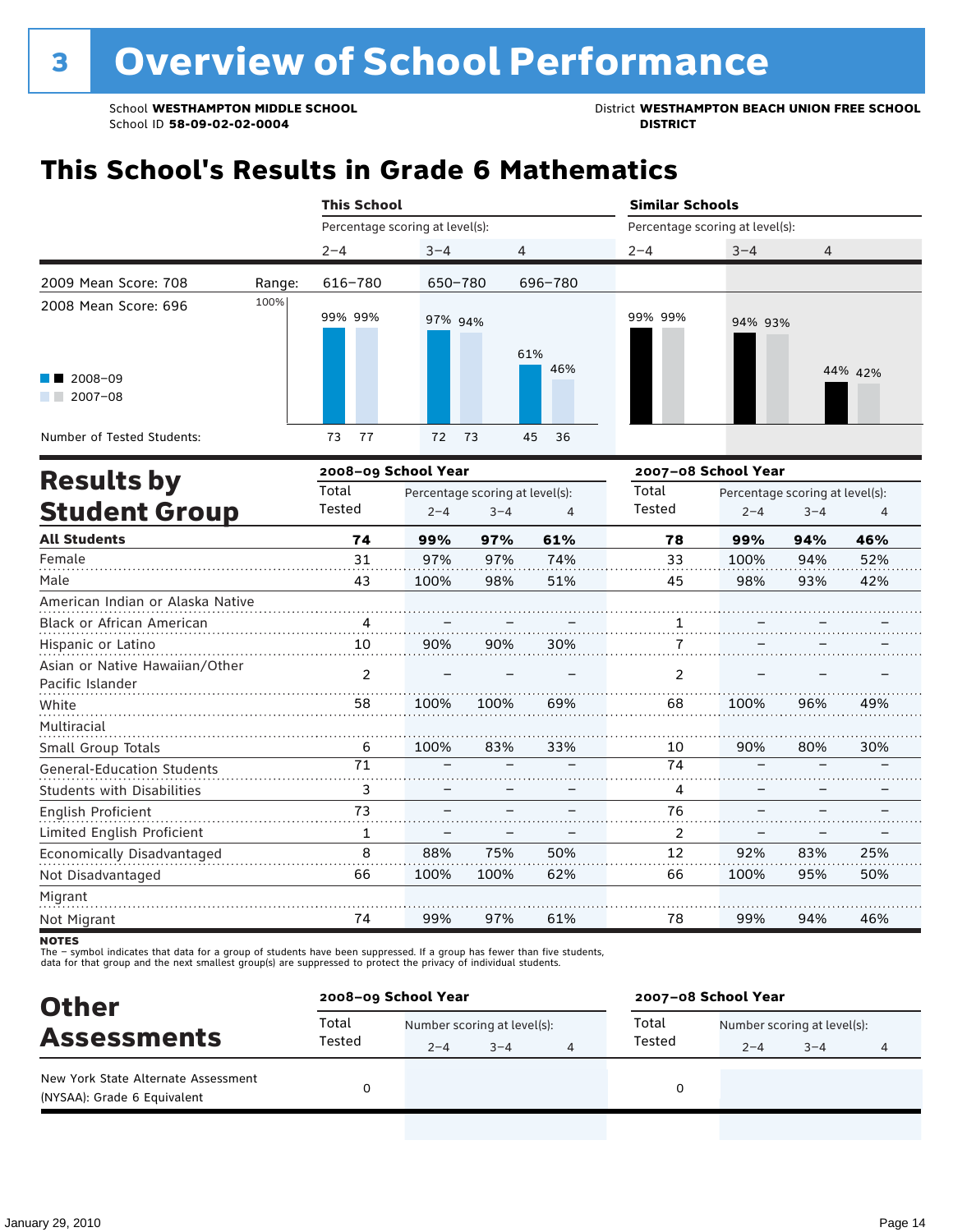School **WESTHAMPTON MIDDLE SCHOOL**<br>School ID 58-09-02-020404<br>District **District Politics** 

# **This School's Results in Grade 7 English Language Arts**

|                                                    |        | <b>This School</b>              |                                 |         |           | <b>Similar Schools</b>          |                     |                                 |     |
|----------------------------------------------------|--------|---------------------------------|---------------------------------|---------|-----------|---------------------------------|---------------------|---------------------------------|-----|
|                                                    |        | Percentage scoring at level(s): |                                 |         |           | Percentage scoring at level(s): |                     |                                 |     |
|                                                    |        | $2 - 4$                         | $3 - 4$                         | 4       |           | $2 - 4$                         | $3 - 4$             | 4                               |     |
| 2009 Mean Score: 683                               | Range: | 600-790                         | 650-790                         |         | 705-790*  |                                 |                     |                                 |     |
| 2008 Mean Score: 676                               | 100%   | 100%100%                        | 97% 91%                         |         |           | 100%100%                        | 94% 90%             |                                 |     |
| 2008-09<br>2007-08                                 |        |                                 |                                 |         | 15%<br>5% |                                 |                     | 14%                             | 6%  |
| Number of Tested Students:                         |        | 177 177                         | 171 161                         |         | 27<br>8   |                                 |                     |                                 |     |
|                                                    |        | 2008-09 School Year             |                                 |         |           |                                 | 2007-08 School Year |                                 |     |
| <b>Results by</b>                                  |        | Total                           | Percentage scoring at level(s): |         |           | Total                           |                     | Percentage scoring at level(s): |     |
| <b>Student Group</b>                               |        | Tested                          | $2 - 4$                         | $3 - 4$ | 4         | Tested                          | $2 - 4$             | $3 - 4$                         | 4   |
| <b>All Students</b>                                |        | 177                             | 100%                            | 97%     | 15%       | 177                             | 100%                | 91%                             | 5%  |
| Female                                             |        | 89                              | 100%                            | 100%    | 16%       | 82                              | 100%                | 90%                             | 1%  |
| Male                                               |        | 88                              | 100%                            | 93%     | 15%       | 95                              | 100%                | 92%                             | 7%  |
| American Indian or Alaska Native                   |        |                                 |                                 |         |           |                                 |                     |                                 |     |
| Black or African American                          | .      |                                 |                                 |         |           |                                 |                     |                                 |     |
| Hispanic or Latino                                 |        | 15                              |                                 |         |           | 10                              | 100%                | 90%                             | 0%  |
| Asian or Native Hawaiian/Other<br>Pacific Islander |        | $\mathcal{P}$                   |                                 |         |           | 4                               |                     |                                 |     |
| White                                              |        | 160                             | 100%                            | 98%     | 16%       | 159                             | 100%                | 92%                             | 4%  |
| Multiracial                                        |        |                                 |                                 |         |           |                                 |                     |                                 |     |
| Small Group Totals                                 |        | 17                              | 100%                            | 82%     | 6%        | 8                               | 100%                | 75%                             | 13% |
| <b>General-Education Students</b>                  |        | 158                             | 100%                            | 99%     | 16%       | 152                             | 100%                | 96%                             | 5%  |
| <b>Students with Disabilities</b>                  |        | 19                              | 100%                            | 79%     | 5%        | 25                              | 100%                | 60%                             | 4%  |

| English Proficient                | 174 |      |     |     | 175 |      |     |    |  |
|-----------------------------------|-----|------|-----|-----|-----|------|-----|----|--|
| Limited English Proficient        |     |      |     |     |     |      |     |    |  |
| <b>Economically Disadvantaged</b> | 24  | 100% | 83% | 8%  |     | 100% | 80% | 0% |  |
| Not Disadvantaged                 | 153 | 100% | 99% | 16% | 162 | 100% | 92% | 5% |  |
| Migrant                           |     |      |     |     |     |      |     |    |  |
| Not Migrant                       |     | 100% | 97% | 15% |     | 100% | 91% | 5% |  |

**NOTES** 

The – symbol indicates that data for a group of students have been suppressed. If a group has fewer than five students,

data for that group and the next smallest group(s) are suppressed to protect the privacy of individual students.

\* Level 4 range is for 2008–09 only. The 2007–08 range is 712–790.

| <b>Other</b>                                                                                         | 2008-09 School Year |                             |         |     | 2007-08 School Year |                             |         |     |  |
|------------------------------------------------------------------------------------------------------|---------------------|-----------------------------|---------|-----|---------------------|-----------------------------|---------|-----|--|
|                                                                                                      | Total               | Number scoring at level(s): |         |     | Total               | Number scoring at level(s): |         |     |  |
| <b>Assessments</b>                                                                                   | Tested              | $2 - 4$                     | $3 - 4$ | 4   | Tested              | $2 - 4$                     | $3 - 4$ | 4   |  |
| New York State Alternate Assessment<br>(NYSAA): Grade 7 Equivalent                                   |                     |                             |         |     | 0                   |                             |         |     |  |
| New York State English as a Second<br>Language Achievement Test (NYSESLAT) <sup>+</sup> :<br>Grade 7 |                     | N/A                         | N/A     | N/A | 0                   | N/A                         | N/A     | N/A |  |

† These counts represent recently arrived LEP students who used the NYSESLAT to fulfill the English language arts participation requirement.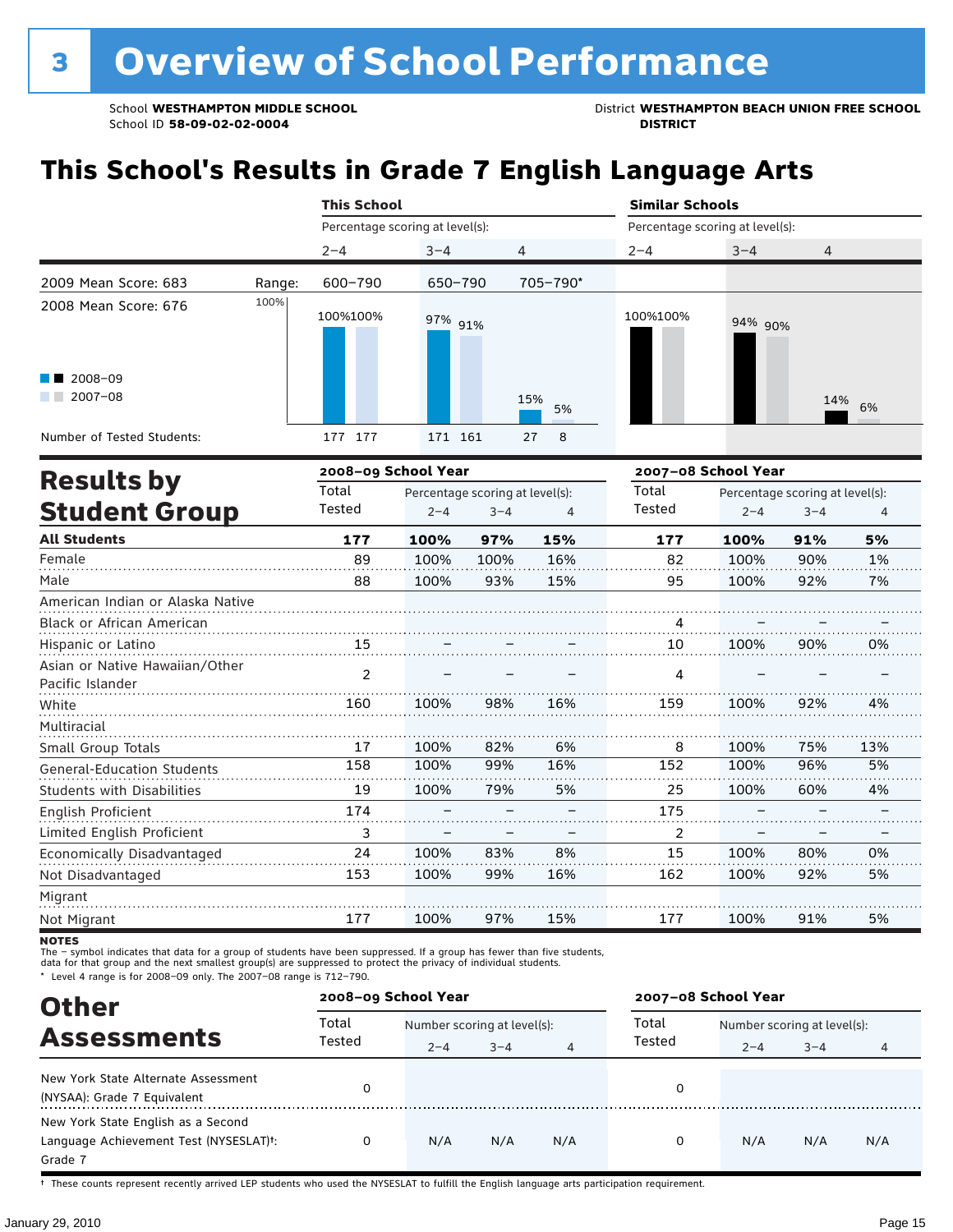School **WESTHAMPTON MIDDLE SCHOOL**<br>School ID 58-09-02-020404<br>District **District Politics** 

## **This School's Results in Grade 7 Mathematics**

|                                                    |        | <b>This School</b>              |                                 |         |                | <b>Similar Schools</b>          |                     |                                 |                |
|----------------------------------------------------|--------|---------------------------------|---------------------------------|---------|----------------|---------------------------------|---------------------|---------------------------------|----------------|
|                                                    |        | Percentage scoring at level(s): |                                 |         |                | Percentage scoring at level(s): |                     |                                 |                |
|                                                    |        | $2 - 4$                         | $3 - 4$                         | 4       |                | $2 - 4$                         | $3 - 4$             | 4                               |                |
| 2009 Mean Score: 702                               | Range: | 611-800                         | 650-800                         |         | 693-800        |                                 |                     |                                 |                |
| 2008 Mean Score: 697                               | 100%   | 99% 99%                         | 99% 94%                         |         |                | 100% 99%                        | 97% 94%             |                                 |                |
| 2008-09<br>$2007 - 08$                             |        |                                 |                                 |         | 53% 55%        |                                 |                     |                                 | 50% 50%        |
| Number of Tested Students:                         |        | 176 178                         | 175 170                         |         | 93<br>99       |                                 |                     |                                 |                |
|                                                    |        | 2008-09 School Year             |                                 |         |                |                                 | 2007-08 School Year |                                 |                |
| <b>Results by</b>                                  |        | Total                           | Percentage scoring at level(s): |         |                | Total                           |                     | Percentage scoring at level(s): |                |
| <b>Student Group</b>                               |        | Tested                          | $2 - 4$                         | $3 - 4$ | $\overline{4}$ | Tested                          | $2 - 4$             | $3 - 4$                         | $\overline{4}$ |
| <b>All Students</b>                                |        | 177                             | 99%                             | 99%     | 53%            | 180                             | 99%                 | 94%                             | 55%            |
| Female                                             |        | 89                              | 100%                            | 100%    | 52%            | 82                              | 99%                 | 95%                             | 55%            |
| Male                                               |        | 88                              | 99%                             | 98%     | 53%            | 98                              | 99%                 | 94%                             | 55%            |
| American Indian or Alaska Native                   |        |                                 |                                 |         |                |                                 |                     |                                 |                |
| Black or African American                          |        |                                 |                                 |         |                | 4                               |                     |                                 |                |
| Hispanic or Latino                                 |        | 15                              |                                 |         |                | 12                              | 92%                 | 83%                             | 25%            |
| Asian or Native Hawaiian/Other<br>Pacific Islander |        | 2                               |                                 |         |                | 5                               |                     |                                 |                |
| White                                              |        | 160                             | 100%                            | 99%     | 56%            | 159                             | 99%                 | 96%                             | 57%            |
| Multiracial                                        |        |                                 |                                 |         |                |                                 |                     |                                 |                |
| Small Group Totals                                 |        | 17                              | 94%                             | 94%     | 24%            | 9                               | 100%                | 89%                             | 56%            |
| <b>General-Education Students</b>                  |        | 158                             | 99%                             | 99%     | 54%            | 155                             | 99%                 | 98%                             | 63%            |
| <b>Students with Disabilities</b>                  |        | 19                              | 100%                            | 95%     | 37%            | 25                              | 96%                 | 72%                             | 8%             |
| <b>English Proficient</b>                          |        | 174                             |                                 |         |                | 176                             |                     |                                 |                |
| Limited English Proficient                         |        | 3                               |                                 |         |                | 4                               |                     |                                 |                |
| Economically Disadvantaged                         |        | 24                              | 96%                             | 96%     | 29%            | 16                              | 94%                 | 81%                             | 38%            |
| Not Disadvantaged                                  |        | 153                             | 100%                            | 99%     | 56%            | 164                             | 99%                 | 96%                             | 57%            |
| Migrant                                            |        |                                 |                                 |         |                |                                 |                     |                                 |                |
| Not Migrant                                        |        | 177                             | 99%                             | 99%     | 53%            | 180                             | 99%                 | 94%                             | 55%            |

**NOTES** 

The – symbol indicates that data for a group of students have been suppressed. If a group has fewer than five students,<br>data for that group and the next smallest group(s) are suppressed to protect the privacy of individual

| Total<br>Total<br>Number scoring at level(s):<br>Number scoring at level(s):<br><b>Assessments</b><br>Tested<br>Tested<br>$3 - 4$<br>$2 - 4$<br>$3 - 4$<br>$2 - 4$<br>New York State Alternate Assessment<br>O | <b>Other</b>                | 2008-09 School Year |  |  |  | 2007-08 School Year |  |  |  |  |
|----------------------------------------------------------------------------------------------------------------------------------------------------------------------------------------------------------------|-----------------------------|---------------------|--|--|--|---------------------|--|--|--|--|
|                                                                                                                                                                                                                |                             |                     |  |  |  |                     |  |  |  |  |
|                                                                                                                                                                                                                |                             |                     |  |  |  |                     |  |  |  |  |
|                                                                                                                                                                                                                | (NYSAA): Grade 7 Equivalent |                     |  |  |  |                     |  |  |  |  |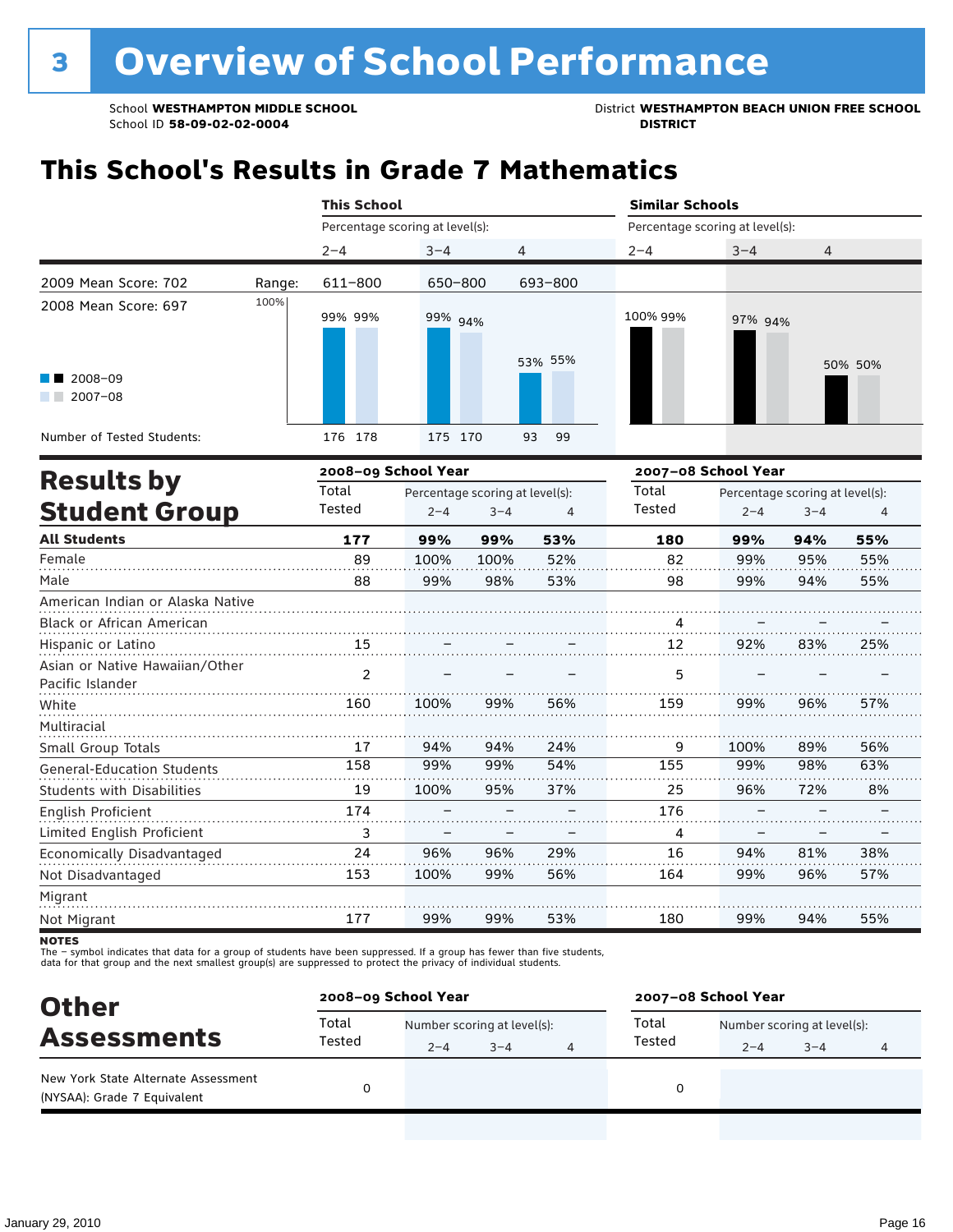School WESTHAMPTON MIDDLE SCHOOL **District WESTHAMPTON BEACH UNION FREE SCHOOL** 

# **This School's Results in Grade 8 English Language Arts**

|                                                    |        | <b>This School</b> |                                 |                                 |           | <b>Similar Schools</b>          |                                 |         |         |  |
|----------------------------------------------------|--------|--------------------|---------------------------------|---------------------------------|-----------|---------------------------------|---------------------------------|---------|---------|--|
|                                                    |        |                    | Percentage scoring at level(s): |                                 |           | Percentage scoring at level(s): |                                 |         |         |  |
|                                                    |        | $2 - 4$            | $3 - 4$                         | 4                               |           | $2 - 4$                         | $3 - 4$                         | 4       |         |  |
| 2009 Mean Score: 670                               | Range: | $602 - 790$        | 650-790                         |                                 | 715-790   |                                 |                                 |         |         |  |
| 2008 Mean Score: 678                               | 100%   | 99% 97%            | 85% 80%                         |                                 |           | 100% 99%                        | 88% 81%                         |         |         |  |
| $12008 - 09$<br>$2007 - 08$                        |        |                    |                                 |                                 | 15%<br>5% |                                 |                                 |         | 10% 12% |  |
| Number of Tested Students:                         |        | 181 163            | 154 135                         |                                 | 10<br>26  |                                 |                                 |         |         |  |
|                                                    |        |                    | 2008-09 School Year             |                                 |           | 2007-08 School Year             |                                 |         |         |  |
| <b>Results by</b>                                  |        | Total              |                                 | Percentage scoring at level(s): |           | Total                           | Percentage scoring at level(s): |         |         |  |
| <b>Student Group</b>                               |        | Tested             | $2 - 4$                         | $3 - 4$                         | 4         | Tested                          | $2 - 4$                         | $3 - 4$ | 4       |  |
| <b>All Students</b>                                |        | 182                | 99%                             | 85%                             | 5%        | 168                             | 97%                             | 80%     | 15%     |  |
| Female                                             |        | 83                 | 100%                            | 92%                             | 7%        | 89                              | 98%                             | 91%     | 21%     |  |
| Male                                               |        | 99                 | 99%                             | 79%                             | 4%        | 79                              | 96%                             | 68%     | 9%      |  |
| American Indian or Alaska Native                   |        |                    |                                 |                                 |           |                                 |                                 |         |         |  |
| <b>Black or African American</b>                   |        | 4                  |                                 |                                 |           | $\overline{2}$                  |                                 |         |         |  |
| Hispanic or Latino                                 |        | 11                 | 100%                            | 64%                             | 0%        | 16                              |                                 |         |         |  |
| Asian or Native Hawaiian/Other<br>Pacific Islander |        | 6                  |                                 |                                 |           | 2                               |                                 |         |         |  |
| White                                              |        | 161                | 100%                            | 88%                             | 6%        | 148                             | 99%                             | 85%     | 17%     |  |
| Multiracial                                        |        |                    |                                 |                                 |           |                                 |                                 |         |         |  |
| Small Group Totals                                 |        | 10                 | 90%                             | 60%                             | 0%        | 20                              | 85%                             | 45%     | 5%      |  |
| <b>General-Education Students</b>                  |        | 156                | 99%                             | 92%                             | 6%        | 143                             | 99%                             | 86%     | 18%     |  |
| <b>Students with Disabilities</b>                  |        | 26                 | 100%                            | 42%                             | 0%        | 25                              | 88%                             | 48%     | 0%      |  |
| English Proficient                                 |        | 180                |                                 |                                 |           | 163                             | 99%                             | 83%     | 16%     |  |
| Limited English Proficient                         |        | 2                  |                                 |                                 |           | 5                               | 40%                             | 0%      | 0%      |  |

Migrant Not Migrant **NOTES** 182 99% 85%

The – symbol indicates that data for a group of students have been suppressed. If a group has fewer than five students,<br>data for that group and the next smallest group(s) are suppressed to protect the privacy of individual

16 166

100% 99%

69% 86%

0% 6%

15 153 87% 98% 40% 84%

0% 17%

15%

. . . . . . . . .

80%

97%

168

5%

| <b>Other</b>                                                                            | 2008-09 School Year |                             |         |     | 2007-08 School Year |                             |         |     |
|-----------------------------------------------------------------------------------------|---------------------|-----------------------------|---------|-----|---------------------|-----------------------------|---------|-----|
|                                                                                         | Total               | Number scoring at level(s): |         |     | Total               | Number scoring at level(s): |         |     |
| <b>Assessments</b>                                                                      | Tested              | $2 - 4$                     | $3 - 4$ | 4   | Tested              | $2 - 4$                     | $3 - 4$ | 4   |
| New York State Alternate Assessment<br>(NYSAA): Grade 8 Equivalent                      |                     |                             |         |     |                     |                             |         |     |
| New York State English as a Second<br>Language Achievement Test (NYSESLAT)t:<br>Grade 8 | 5                   | N/A                         | N/A     | N/A | 0                   | N/A                         | N/A     | N/A |

† These counts represent recently arrived LEP students who used the NYSESLAT to fulfill the English language arts participation requirement.

Economically Disadvantaged

Not Disadvantaged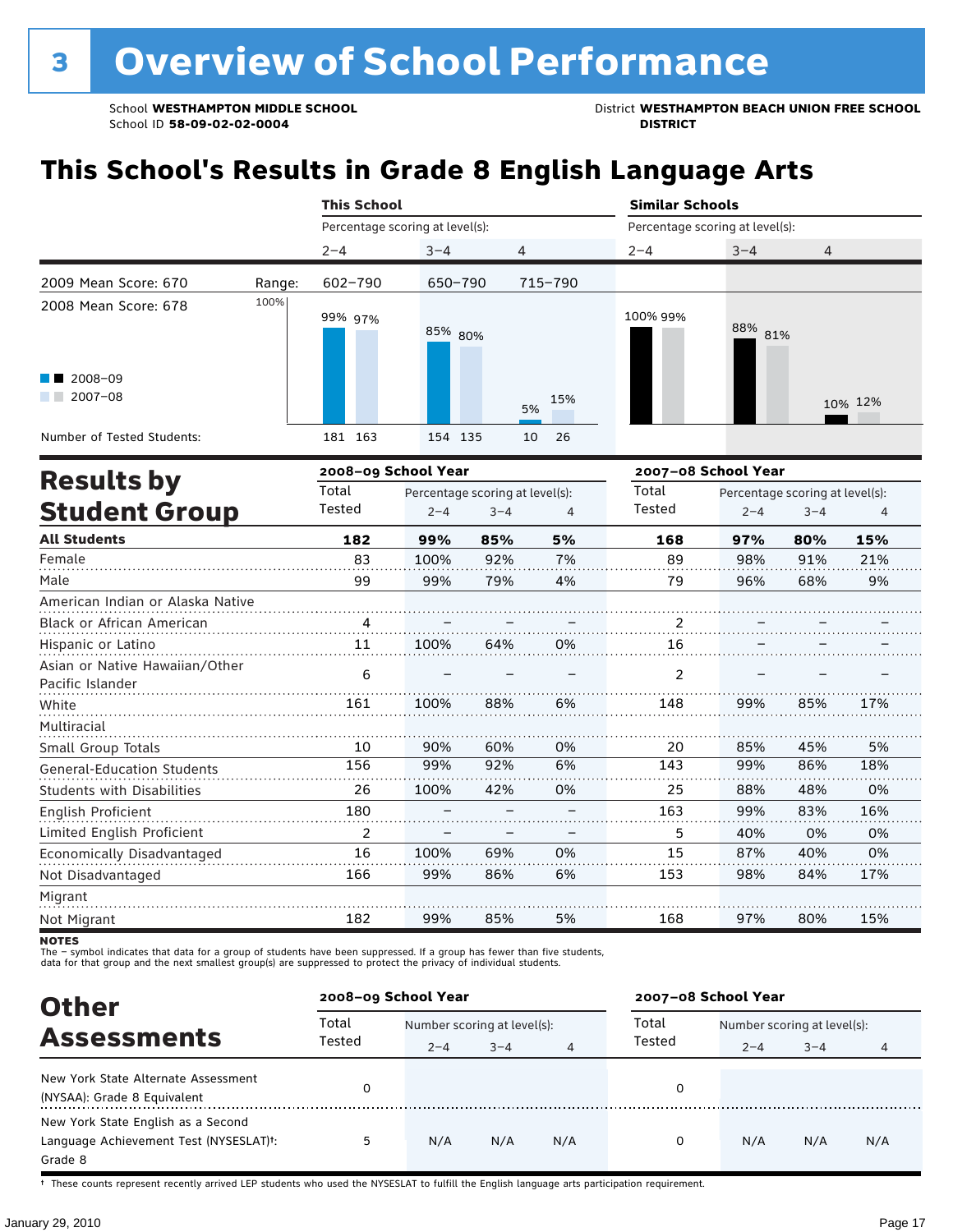School **WESTHAMPTON MIDDLE SCHOOL** District **WESTHAMPTON BEACH UNION FREE SCHOOL**

## **This School's Results in Grade 8 Mathematics**

|                                  |        | <b>This School</b>              |                                 |         |             | <b>Similar Schools</b>          |                                 |         |         |  |
|----------------------------------|--------|---------------------------------|---------------------------------|---------|-------------|---------------------------------|---------------------------------|---------|---------|--|
|                                  |        | Percentage scoring at level(s): |                                 |         |             | Percentage scoring at level(s): |                                 |         |         |  |
|                                  |        | $2 - 4$                         | $3 - 4$                         | 4       |             | $2 - 4$                         | $3 - 4$                         | 4       |         |  |
| 2009 Mean Score: 692             | Range: | $616 - 775$                     | 650-775                         |         | $701 - 775$ |                                 |                                 |         |         |  |
| 2008 Mean Score: 681             | 100%   | 99% 99%                         | 94% 90%                         |         |             | 99% 98%                         | 95% 90%                         |         |         |  |
| $12008 - 09$<br>$2007 - 08$      |        |                                 |                                 |         | 33%<br>24%  |                                 |                                 |         | 33% 32% |  |
| Number of Tested Students:       |        | 185 168                         | 175 153                         |         | 62<br>40    |                                 |                                 |         |         |  |
| <b>Results by</b>                |        | 2008-09 School Year             |                                 |         |             | 2007-08 School Year             |                                 |         |         |  |
|                                  |        | Total                           | Percentage scoring at level(s): |         |             | Total                           | Percentage scoring at level(s): |         |         |  |
| <b>Student Group</b>             |        | Tested                          | $2 - 4$                         | $3 - 4$ | 4           | Tested                          | $2 - 4$                         | $3 - 4$ | 4       |  |
| <b>All Students</b>              |        | 187                             | 99%                             | 94%     | 33%         | 170                             | 99%                             | 90%     | 24%     |  |
| Female                           |        | 85                              | 98%                             | 92%     | 38%         | 90                              | 98%                             | 93%     | 30%     |  |
| Male                             |        | 102                             | 100%                            | 95%     | 29%         | 80                              | 100%                            | 86%     | 16%     |  |
| American Indian or Alaska Native |        |                                 |                                 |         |             |                                 |                                 |         |         |  |
| Black or African American        |        | 4                               |                                 |         |             |                                 |                                 |         |         |  |
| Hispanic or Latino               |        | 16                              | 94%                             | 75%     | 19%         | 17                              |                                 |         |         |  |
| Asian or Native Hawaiian/Other   |        |                                 |                                 |         |             |                                 |                                 |         |         |  |
| Pacific Islander                 |        | 6                               |                                 |         |             | 2                               |                                 |         |         |  |

Migrant Not Migrant

Multiracial

Small Group Totals

English Proficient

Not Disadvantaged

General-Education Students Students with Disabilities

Limited English Proficient Economically Disadvantaged

The – symbol indicates that data for a group of students have been suppressed. If a group has fewer than five students,

100% 99% 96% 99% 83% 95% 99%

90% 96% 81% 96% 33% 75% 96%

30% 38% 7% 34% 17% 20% 35%

90% 99% 96% 100% 67% 88% 100%

71% 94% 64% 92% 33% 75% 92%

10% 28% 0% 24% 0% 0% 26%

24%

. . . . . . . .

90%

99%

170

33%

94%

99%

187

data for that group and the next smallest group(s) are suppressed to protect the privacy of individual students.

| <b>Other</b>                                                       |        | 2008-09 School Year         |         | 2007-08 School Year |         |                             |   |  |
|--------------------------------------------------------------------|--------|-----------------------------|---------|---------------------|---------|-----------------------------|---|--|
|                                                                    | Total  | Number scoring at level(s): |         | Total               |         | Number scoring at level(s): |   |  |
| <b>Assessments</b>                                                 | Tested | $2 - 4$                     | $3 - 4$ | Tested              | $2 - 4$ | $3 - 4$                     | 4 |  |
| New York State Alternate Assessment<br>(NYSAA): Grade 8 Equivalent |        |                             |         |                     |         |                             |   |  |
|                                                                    |        |                             |         |                     |         |                             |   |  |

**NOTES**